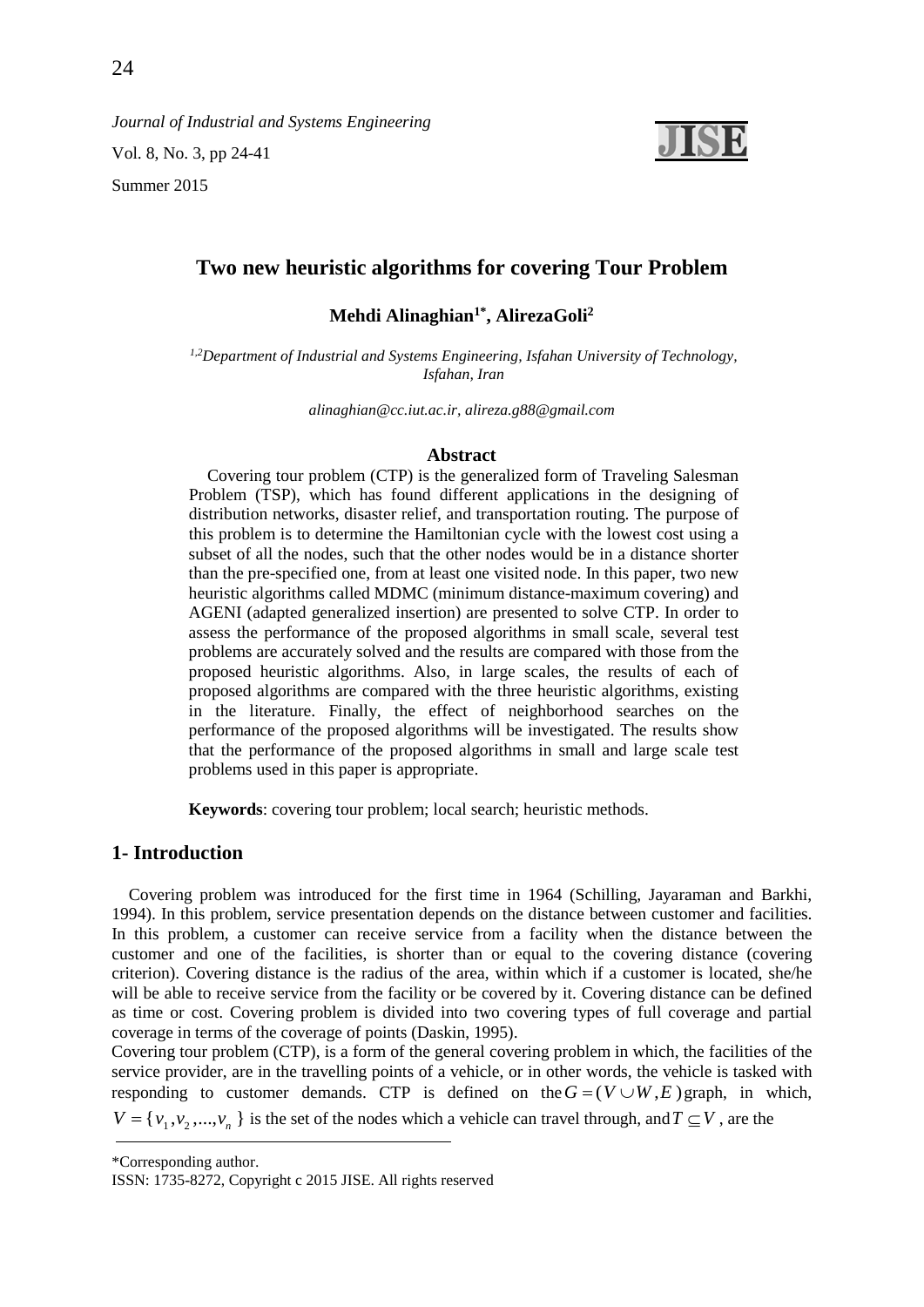nodes which the vehicle must travel through. The starting point of  $(v_1)$  vehicle, is described as the depot and  $v_1 \in T$ . The set of the nodes that must be covered are presented by  $W = \{w_1, w_2, ..., w_m\}$ . Also  $E = \{ (v_i, v_j) : v_i, v_j \in V \cup W \}$  describes the edges or communication paths between different points of a network. To demonstrate demand point's coverage, covering matrix  $A = [ a_{ii} ]_{mn}$  with the covering distance of  $\tau$  are used, defined in equation 1.

$$
a_{ij} \begin{cases} 1 & \text{if } e_{ij} \leq \tau \\ 0 & \text{if } e_{ij} > \tau \end{cases} \qquad i = 1, 2, ..., m
$$
 (1)

The density function of  $\rho$  covering matrix, as shown in equation 2, is a criterion to show the coverage level of the *W* set. The bigger this criterion is, the closer the network nodes together and the larger the covered area will be.

$$
\rho = \frac{\sum_{i=1}^{m} \sum_{j=1}^{n} a_{ij}}{mn}
$$
 (2)

The purpose of this problem is to determine the travelling points of a vehicle, or in other words, to determine the traveling tour of the vehicle such that all the *W* points are covered and the length of the formed tour is minimized (Hodgson, Laporte and Semet, 1998).

Different types of CTP have been introduced, and the following ones can be mentioned as examples.

- **Tour multiplicity for vehicle**: in this type, a vehicle returns to depot after finishing its tour and starts another tour. This type is applicable when the number of covered nodes and the nodes that can be visited is high and only one vehicle is available. In addition some limitations such as maximum travelling time or capacity exist.
- **Vehicle multiplicity**: A number of vehicles are available and each of them has an individual tour.
- **Depot multiplicity**: A number of depots exist in networks and each vehicle has started its travel from one of the depots to which or to another depot, it returns at the end.
- **Covering tour along with demand and limited vehicle capacity**: Covered nodes, each have a certain demand of one or more goods, and the vehicle with limited capacity for carrying the required goods, is tasked with providing a part or all of this demand.

 In continue, in the section 2 of the paper, the CTP literature is reviewed. In section 3, the mathematical model of the problem is presented. In section 4, Heuristic methods to solve CTP are introduced. Numerical results are presented in section 5 and finally conclusion is presented in section6.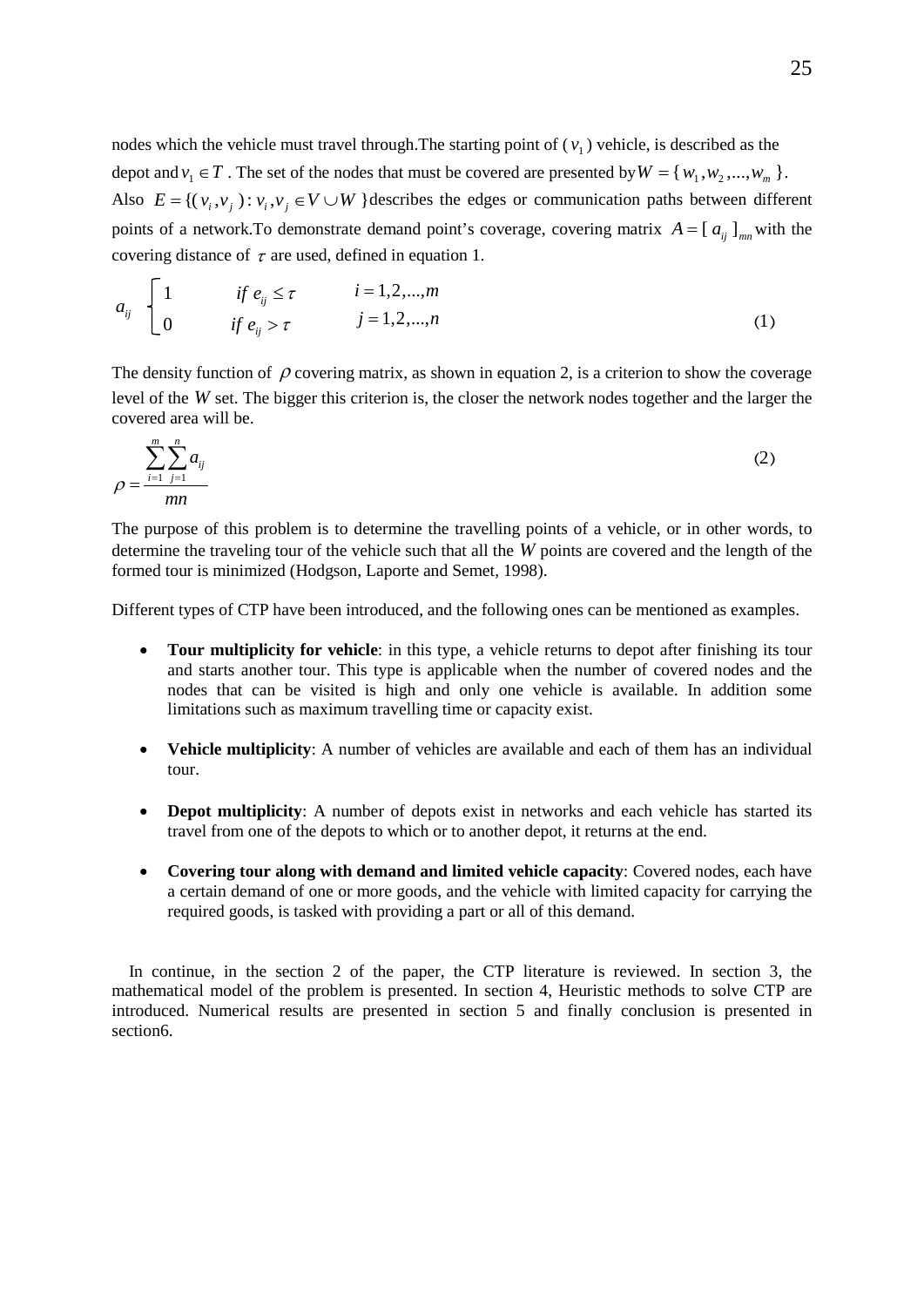## **2- CTP literature and similar problems**

CTP has many similar problems, some of which are shown in figure 1.



**Figure 1.** CTP-related problems

 CTP can be introduced as an example of TSP, in which the assumption of visiting all cities doesn't exist (Salari and Naji-Azimi, 2012). This problem is very similar to covering salesman problem (CSP), but in CSP, all the groups are of one type and their starting points can be any of a graph's nodes.

 CSP is recognized with the purpose of selecting a tour with the lowest cost such that the P cities are travelled through and other cities would be located in the covering distance of the visited cities. The difference between this problem and CTP is in the structure of the problem's network. Current  $\&$ Schilling (1989) used CSP to select paths for disaster relief for cities. They selected the visited cities in a way that other cities, would be located very near to them, and the people in these cities who had demands, would be able to walk to the visited cities and receive disaster relief. They presented an integer linear model for their problem and extracted the best possible response with a 2-stage heuristic algorithm, based on the sets' coverage.

 Arkin and Hassin (1994) introduced CSP by considering geometric distance. They considered the travelling path of the salesman in a continuous space and calculated the distances between the points as Euclidian distances. Their aim was to minimize the total distance travelled by salesman who starts moving from one point, and after finishing its Hamiltonian cycle, returns back to the same point. They implemented their model by some simple heuristic algorithms.

Current and Schilling (1994) introduced two bi-criteria models for CSP and called them median tour problem (MTP) and maximal covering tour problem (MCTP). In both of the problems, the tour should include the p cities and the length of the tour should be minimized. In MTP, the second goal is to minimize the distance between the visited and unvisited cities. In MCTP, the second goal is to maximize the satisfied demand from the visited cities and their covered cities.

 Gendreau, Hertz and Laporte (1992) considered CTP in a special form, that the nodes would include two groups. W<sub>1</sub> is a group of nodes which can be visited, and W<sub>2</sub> is the set of the nodes that must be covered. The aim of their model, is to minimize the Hamiltonian cycle length among the  $W_1$ nodes, such that all the W<sub>2</sub>nodes would be covered. To solve this problem, they first presented a branch and cut algorithm. This algorithm, finds the optimal response in a limited time for less than 50nodes that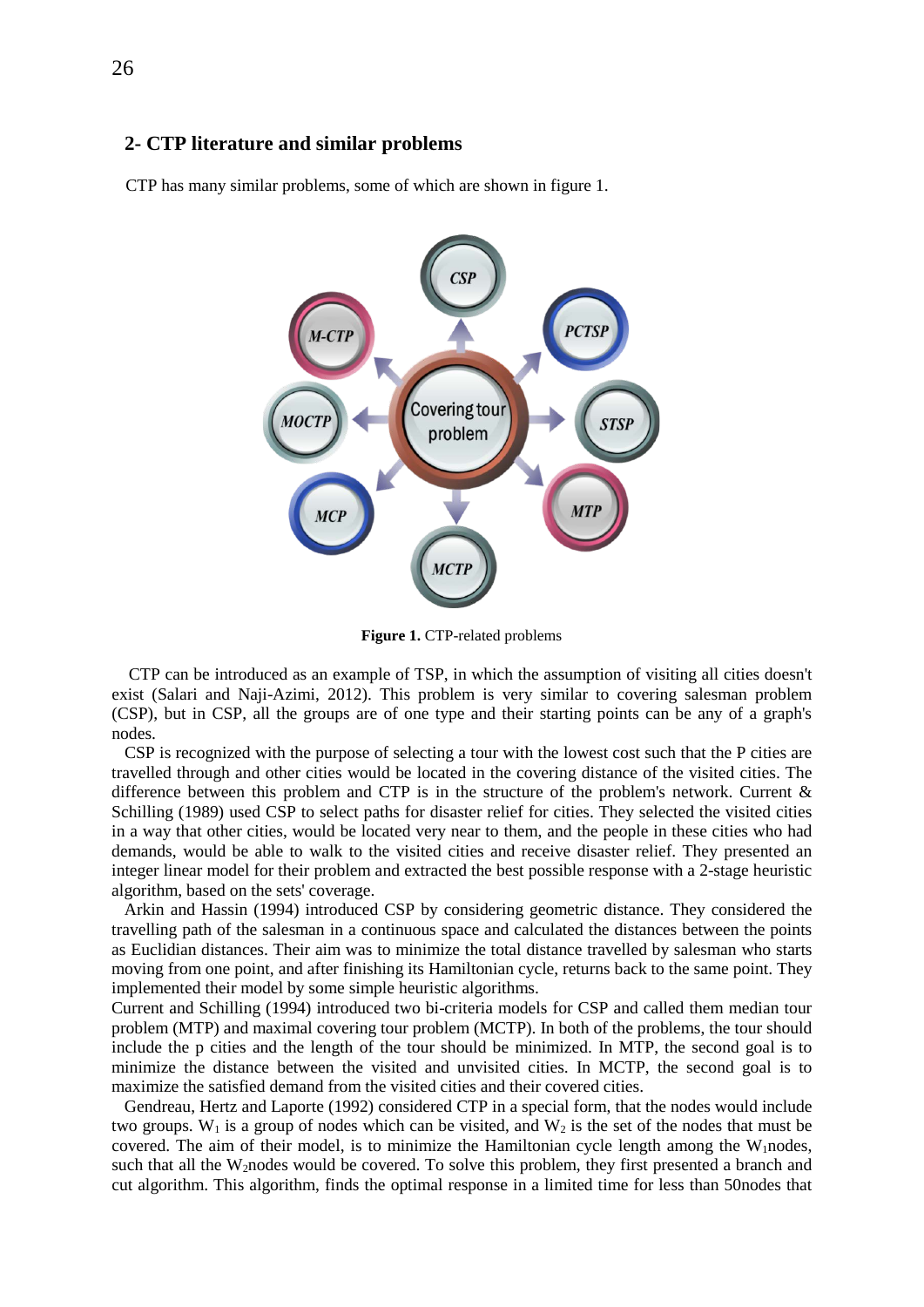can be visited  $(W_1)$ . Also, using the algorithm offered by Current and Schilling (1994), they offered the best possible responses for their model.

 Hachicha et al (2000), introduced the multi-vehicle covering tour problem (m-CTP).They considered the nodes in two types, one type that can be visited and the other that is covered, and wanted to minimize the distance travelled by each vehicle. All of these vehicles deliver one desired item to their own transit points concerning the other assumptions of this problem as follows.

- Each vehicle starts to move from one depot and returns again to it.
- Only one vehicle passes through each point.
- The number of the nodes passed by each vehicle can at most be equal to the constant number of p.
- The length of the tour of each vehicle cannot be more than the constant value of q.

 Golden et al (2012), offered two heuristic methods for the CTP model presented by Current and Schilling, and called them LS1 and LS2. LS1, aims to improve a selected tour in two stages. In the first stage, it increases and decreases the number of the visited cities, and in the second stage, it investigates the reasonability of a selected tour. LS2 specifies the best possible cycle according to the cities selected for visiting with the use of Lin and Kernigan's algorithm (Lin and Kernighan, 1973). At the end, using these two heuristic methods, it tries to escape from local optimal point and find a general optimal response.

 Salari and Azimi (2012) introduced a linear integer model which is based on local search for CSP. In their assumed network only one type of node exists and the transit points can be any of the network point's .The goal is to minimize the tour length and the coverage of all the network nodes. Their offered model can be used for similar problems such as CTP.

 CTP is also related to prize-collecting traveling salesman problem (PCTSP) and selective travelling salesman problem (STSP). In each of these problems, for each i node, there's a non-negative profit equal to  $p_i$ . In PCTSP, the goal is to minimize the length of the selected tour among some nodes, such that the minimum expected profit would be gained. This model was introduced for the first time by Fischetti and Toth (1988). On the opposite, in STSP, the goal is to maximize the profit gained from tour selection for travelling, such that the tour length would not exceed the maximum allowable length. This problem was introduced for the first time by Laporte and Matrello (1990). In both of the above cases, the problem is formulated using an integer linear programming approach, and with the branch and bound algorithm, its optimal response for a number of nodes of less than or equal to 100, was obtained.

 Another type of relevant problem, is median cycle problem (MCP). This problem has two types. In the first type which is called MCP1, the goal is to minimize the length of the selected cycle and the distance between the visited and unvisited points. This problem was introduced for the first time by Labbé et al (2004). Another type of this problem known as MCP2, has minimized cycle length, while there's an upper bound limitation for the distance between visited and unvisited points. Pérez, Moreno and Martín (2003) introduced the two similar problems and an integer linear model for each of them.

 Another type of relevant problem is bi-objective covering tour problem (BOCTP). Jozefowiez, Semet and Talbi (2007) introduced and investigated this problem. They aimed to minimize the tour of vehicle while minimizing the maximum distance of covered point. The network of study has two types of nodes. One type are the nodes that can be visited, some of which must certainly be visited, and another type of nodes, which must be covered. They showed that each response to this problem has two parts. The first part, is related to set covering problem (SCP) and the second part is related to TSP.

 Another type of BOCTP is offered in the researches of Tricoire , Graf and Gutjahr (2012). They investigated CTP with fuzzy demand. Their problem, aims to specify some points in network to establish distribution center for critical conditions and vehicle routing between these distribution centers. In this research, the location of distribution centers are selected in a way that the other network points would be placed in the distance covered from distribution centers. They offered a biobjective model for this area. In its first goal, the sum of the implementation costs of distribution centers and goods transportation by vehicle are minimized, and in the second goal, the uncovered demand, is minimized.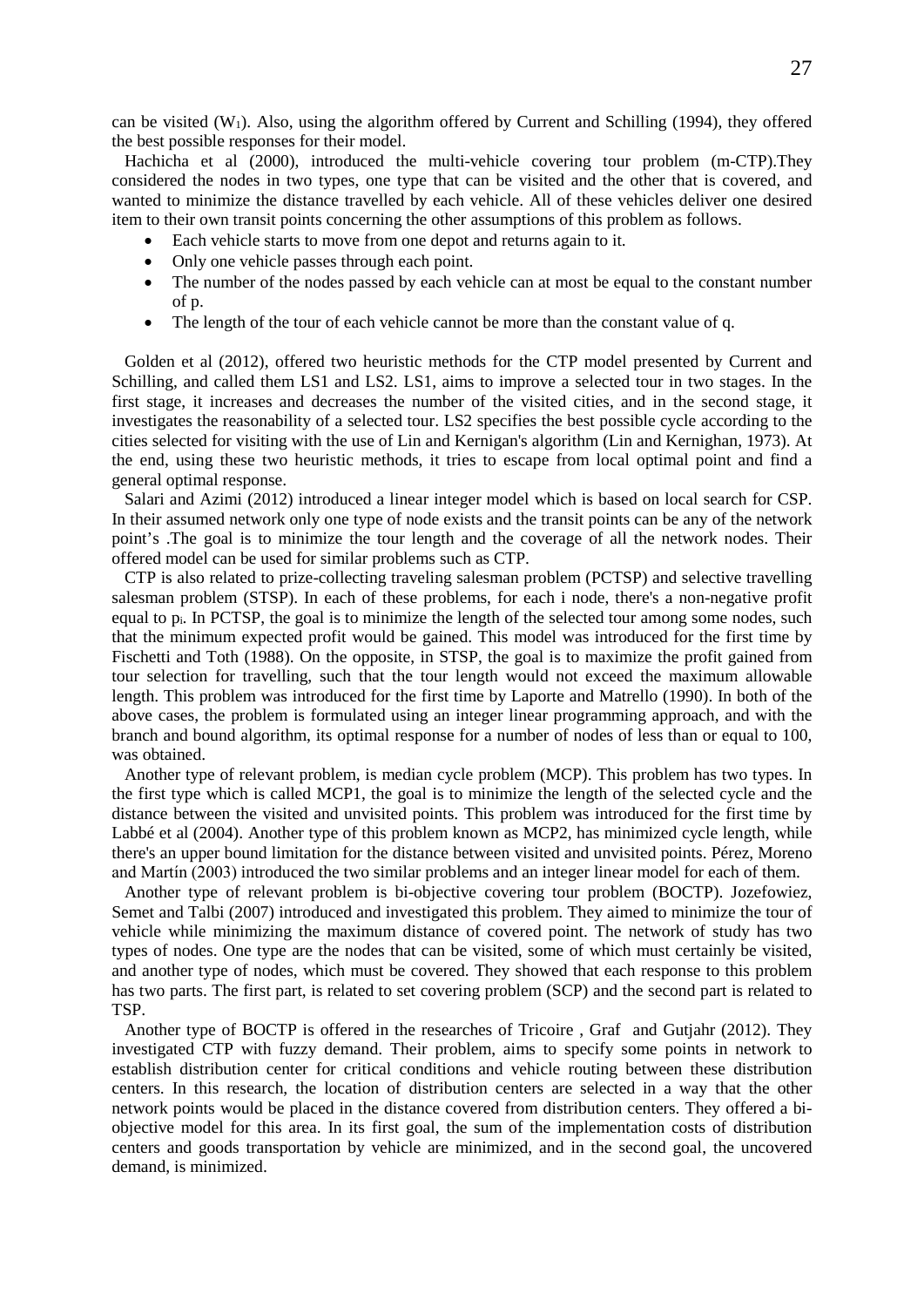Multi-objective covering tour problem (MOCTP) was introduced for the first time by Nolz et al (2010) in which some vehicles start to move from a central depot and after visiting some nodes, they return to the same depot. Each node has a specific demand which must be satisfied by a vehicle. The goal of this problem is to minimize the functions below:

1- Linear combination of the distances between all the nodes with the nearest visited node and the number of the nodes with no access to the visited node.

2- Total distance travelled by vehicles.

3- Maximum distance travelled per each vehicle.

 These researchers presented bi-objective models. At first, they minimized the first and second objective functions, and then they minimized the first and third functions. For each of these conditions, neighborhood searches are developed based on genetic algorithm and efficient responses are offered from these models.

 Jozefowiez (2014) introduced a mathematical model and a branch and bound algorithm to solve MCTP. This researcher considered the importance level of different covered points and defined individual weights for each covered point. At the end, using random numerical examples, the accuracy of the solution method was investigated.

Azimi and Salari (2014) added time limit to CSP. Also, they changed the objective function of this problem to the maximization of the number of covered points. In this regard, these researchers offered a new mathematical model and some heuristic methods and compared them with recent heuristics.

Salari , Reihaneh and Sabbagh (2015) used the integration of ant colony algorithm and dynamic planning to solve CSP. Also, Commune and colleagues, in that same year, offered a variable neighborhood search algorithm for MCTP.

 In general, there are three class of methods for solving this problem: Exact methods, heuristic methods and metaheuristic methods. The importance of heuristic methods is that they have a high speed and a reasonable accuracy which make them very applicable when there is not enough time for decision making, like disaster relief situation. Also they can be used for generating a proper initial solution for metaheuristic methods. Furthermore in many applications of CTP problem there is a central depot and only one vehicle is available. Disaster relief in rural areas is common example of these assumptions. In this problem a single vehicle leaves the depot or distribution center, visits several points and distributes relief goods among victims and finally returns to depot or distribution center. The rule for choosing visited points is in such a way that their distances from not visited points are less than a certain specified level. According to the importance of these assumptions in this paper the CTP with a single vehicle and a single depot is studied. The main contributions in this paper can be summarized as follow:

- Two heuristic methods concerning classic CTP with the assumption that a depot and a vehicle exist are investigated.
- The performance of algorithms is compared with other heuristic algorithms in literature.
- finally the effect of local search method on performance of algorithms are investigated

## **3- Mathematical model**

 To model CTP, with the assumption of the existence of a vehicle and coverage of all the points of the W set,  $t_{ii}$  defines the distance between the two nodes of i and j. The  $x_{ii}$  binary decision variable shows the selected edges and  $y_i$  shows the selected nodes in the vehicle tour and  $S_i$  represents the set of the nodes located in the 1 node coverage radius. The mathematical model of this problem is presented from the paper of Hodgson, Laporte and Semet (1998).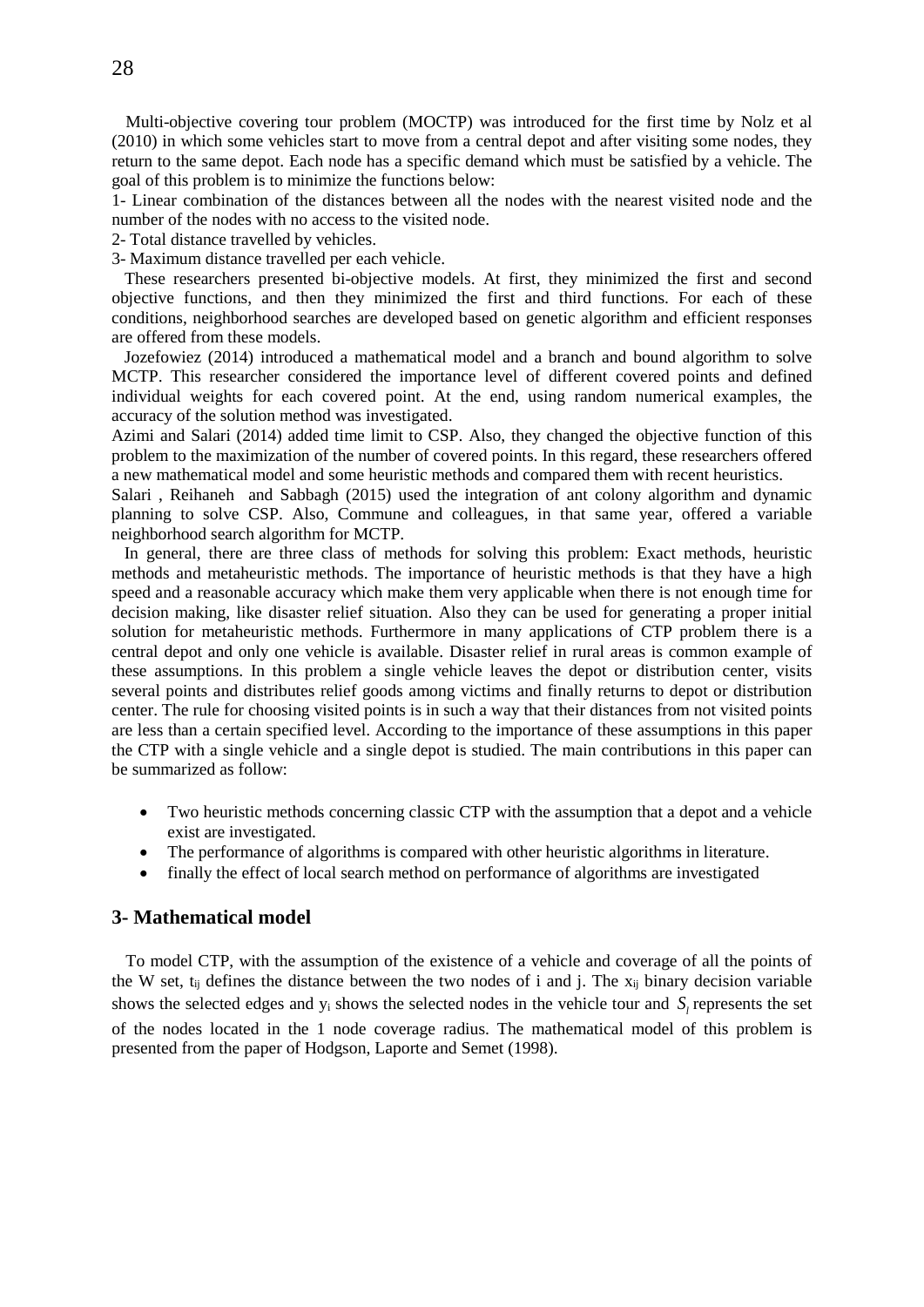$$
\min Z = \sum_{i=1}^{n} \sum_{j=1}^{n} t_{ij} x_{ij}
$$
\n(3)

*Subject to*

$$
\sum_{i < k} x_{ik} + \sum_{j > k} x_{kj} = 2 y_k \quad \forall \, k \in V
$$
\n(4)

$$
\sum_{k \in S_l} y_k \ge 1 \quad \forall l \in W
$$

$$
\sum_{\substack{i \in S, j \in V \setminus S \\ i \in V \setminus S, j \in S}} x_{ij} \ge 2 y_t \quad \forall S \subset V, 2 \le |S| \le n - 2, T \setminus S \ne \emptyset, t \in S \tag{6}
$$

$$
y_k = 1 \qquad \forall k \in T
$$

$$
x_{ij}, y_i \in \{0, 1\}
$$
 (8)

 Equation 3, the model's objective function, shows the minimization of the cycle length. Equation 4, shows the relationship between the selected edges and the nodes visited in the tour. Equation 5, states that each of the transit points should at least, cover one covering point. Equation 6, is introduced to remove the below of the tour. Equation 7, guarantees that all the points of the T set are visited. In figure 2, an example of a justifiable response of CTP is shown.



**Figure2.** A an example of a justifiable response of CTP (Jozefowiez , Semet and Talbi ,2007)

## **4-Heuristic methods to solve CTP**

 Generally, heuristic methods are categorized into the two categories of constructive and optimization ones. In constructive heuristic algorithms, the goal is to produce a justifiable response in a way that it has the lowest value possible for the objective function. The optimization heuristic algorithms, receive a primary response as the input, and try to improve the primary response with a repetitive mechanism in each iteration. In this paper, two constructive heuristic methods are introduced to solve the classic CTP with the consideration of one tour and with the purpose of minimizing tour length. In the following, the effect of local searches on the offered algorithms' quality are investigated.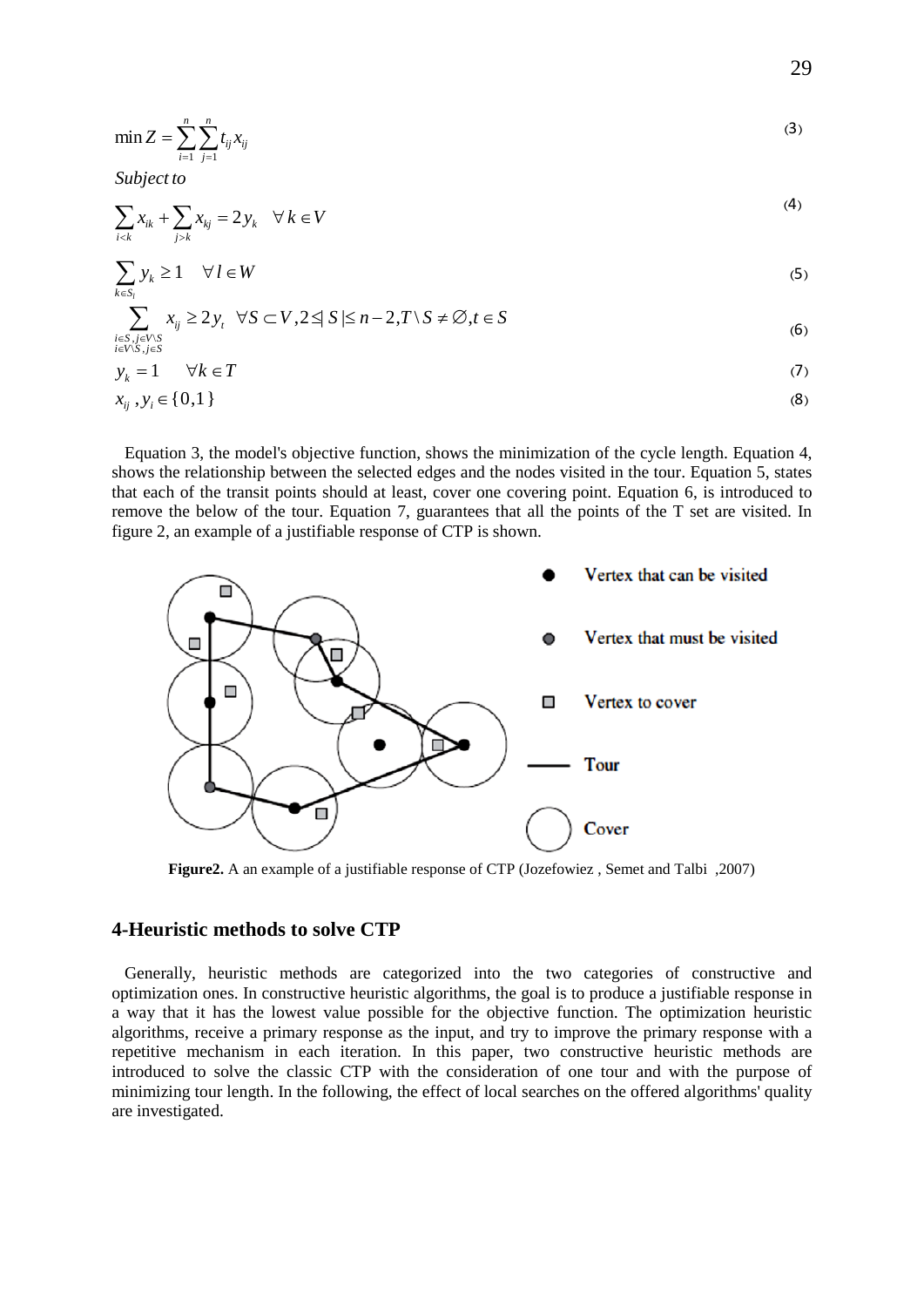## **4-1- Constructive heuristic algorithms**

 In this part, first, two new heuristic algorithms called MDMC and AGENI for CTP, and then some heuristic algorithms, recognized in previous researches are introduced.

#### **4-1-1- The MDMC proposed heuristic algorithm**

 The stages of the first proposed algorithm, called minimum distance-maximum covering (MDMC) are as follows:

Stage zero. Place all the nodes in the set of the unvisited and uncovered NV nodes. Start from the depot node. For all the nodes, calculate the distance from depot (i=dep) and calculate the proportion offered in equation 9.

$$
P_{ij} = \frac{\mathbf{t}_{ij}}{\left(\sum_{k} a_{kj}\right)^{\nu}}
$$
\n(9)

In equation 9,  $d_{ij}$  is the distance between I and j nodes, and also,  $a_{ki}$  takes the value of 1 if node k, is

covered by node j. v is the parameter of the effect of the number of covered nodes. The best value for v, is calculated as 0.5 through trial and error. The less the distance between a node from a depot is and the more the number of nodes it covers, the less the proposed index will be.

Stage 1: consider the number of SP (according to the experiments performed, the best value for SP

was considered equal to  $\sqrt{R}$  ; R is the total number of nodes) from the nodes with the lowest index

value of equation (9). Randomly select a node from this set and assign it to a vehicle. Remove this node along with all the nodes that can be covered by it from the NV set.

Stage 2: update the index defined in (9) for the nodes of the NV set, with the difference that the node i, will be the last visited node.

Stage 3: repeat stage 1 and 2. If the NV set is emptied, it means that the algorithm has ended.

#### **4-1-2- Adapted GENI heuristic algorithm (AGENI)**

 The second proposed algorithm, is based on the GENI algorithm. The GENI algorithm or the generalized insertion procedure was introduced for the first time in Gendreau, Hertz and Laporte (1992) for TSP. This algorithm is created from the combination of two insertion methods, and the results show that this algorithm has a good performance in response quality and time to resolve. In this research, the insertion of type 1 GENI algorithm, is developed.

The stages of the proposed algorithm are as follows:

**Stage 1:** start the desired tour from depot.

**Stage 2:** out of the transit nodes, choose 3 of the transit nodes that can provide the highest coverage. Check all the different movement modes from the depot among these 3 nodes, and select the best one in terms of distance. Assign all the nodes located at the coverage distance of these three nodes, and remove them from the set of non-passed nodes.

**Stage3:** Among the unvisited transit nodes, select one of the nodes with the highest number of covering nodes. Name the selected node as *v*, and assign all the nodes located at its coverage distance to the node *v* and remove them from the set of unpassed nodes.

**Stage 4:** assume that the selected tour is  $(v_1, v_2, ..., v_i, ..., v_i, ..., v_k, ..., v_1)$ . Also, if the node *v* is the selected one,  $N_p(v)$  will be defined as a set of p nodes in the selected tour with the shortest distance from v compared to the other in-tour nodes. (p is assumed as 3), and also,  $P_{ij}$  represents the nodes between  $v_i$  and  $v_j$ .

Sub-stage 0: consider node v, which is not located in the tour.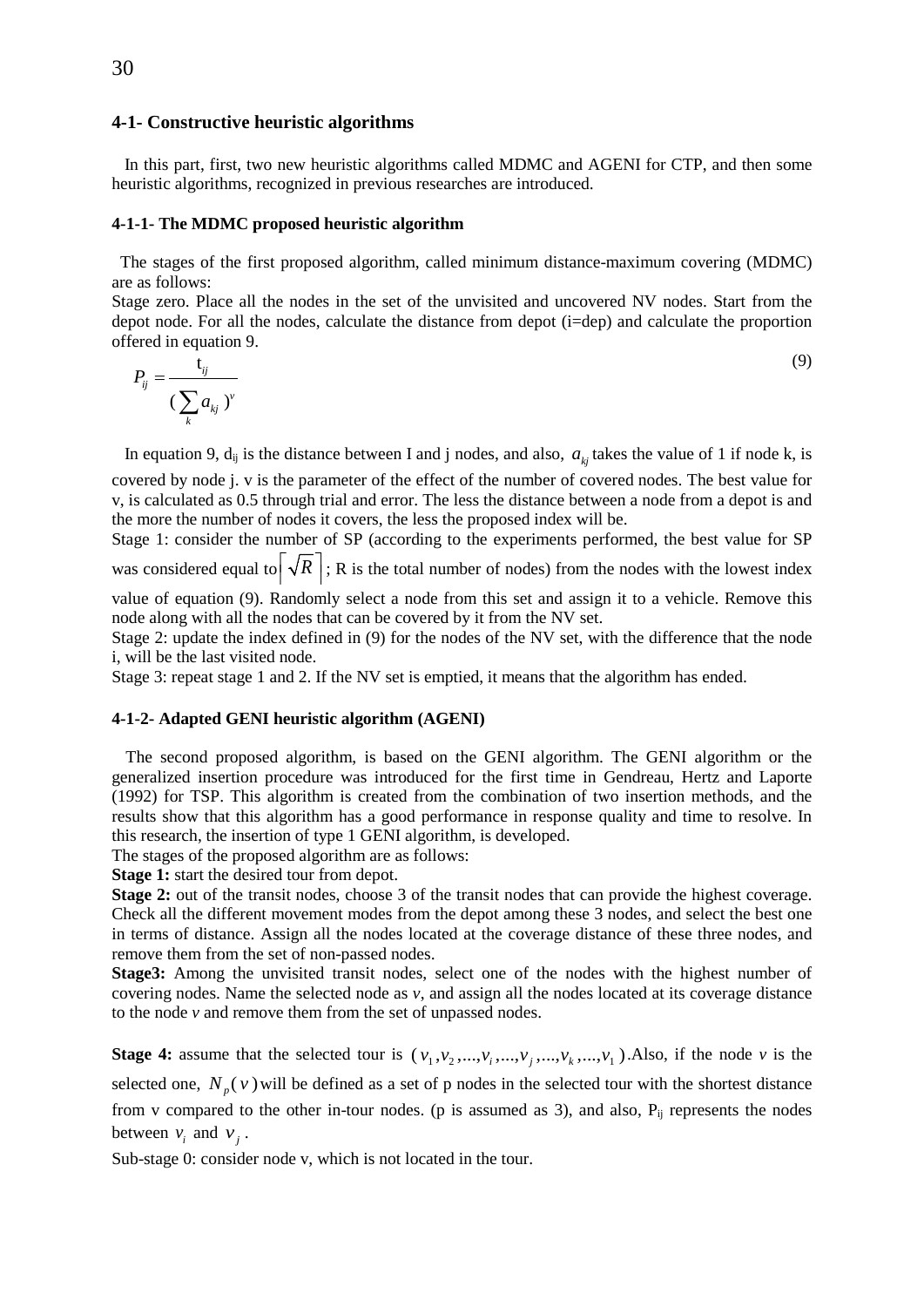Sub-stage 1: select the two  $v_i$  and  $v_j$  nodes from the  $N_p(v)$  set and select the  $v_k$  node from the  $N_{n}(v_{i+1})\$  \{v\_{i}, v\_{i}\}set.

Sub-stage 3: remove the  $(v_i, v_{i+1}), (v_i, v_{i+1}), (v_k, v_{k+1})$  edges.

Sub-stage 4: add the edges  $(v_i, v_j), (v_i, v_i), (v_{i+1}, v_k), (v_{i+1}, v_{k+1})$  to the tour.

Sub-stage 5: repeat the sub-stages 1 to 4 per all the pair-nodes of the  $N_p(v)$  set and per all the  $N_{p}(v_{i+1})\$  \{v\_i, v\_j\} nodes, and report its best mode.

Stage 5: this procedure continues until all the unselected nodes are finished.

Figure 3 shows an example of insertion with the use of the aforementioned method.



**Figure3.** A sample of a run of the GENI algorithm

## **4-1-3- PRIMAL-1 algorithm**

In this algorithm, with the aim of minimizing the objective function of  $F(c_n, b_n)$ , the travelling path of vehicle is determined, in which,  $c_n$  is the value added to the objective function after the selection of the n node to pass through, and  $b_n$  is the number of the covered nodes after visiting the n node. The function *F* is defined as below based on Hachicha et al (2000). Based on this function, if a node, adds less cost, or covers more nodes, it has a greater priority.

$$
F(c_n, b_n) = \frac{C_n}{\log_2^{b_n}}
$$
\n<sup>(10)</sup>

The stages of this algorithm are as follows:

1- Calculate the value of the function *F* for the unpassed nodes.

2- Among the unpassed nodes out of p nodes (which is obtained as 3 through trial and error), with the lowest value of the F function, select one of them randomly and set that node as the transit node, and remove all the covered nodes, from the list of the unpassed nodes.

3- Repeat stages 1 to 3, until the list of the unpassed nodes are emptied.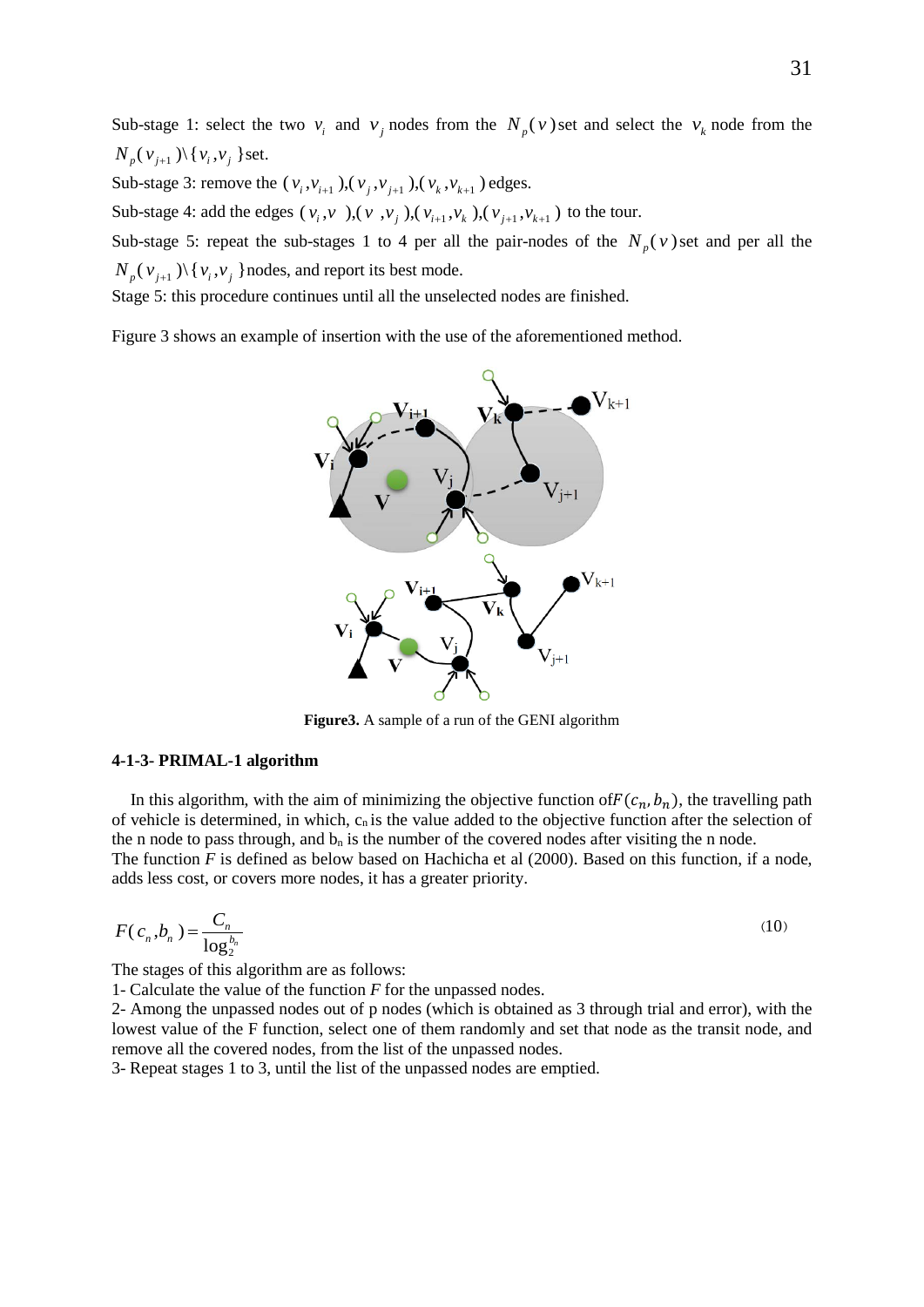#### **4-1-4- PRIMAL-2 algorithm**

 This algorithm is like primal-1 algorithm with the difference that the function *F*, equals the number of the nodes covered by each of the visited nodes  $(b_n)$  and the goal is to select nodes with the highest amount of *F*.

#### **4-1-5- Nearest Neighbor (NN) algorithm**

 In this algorithm, first the nearest node to depot is selected as the first visited node, and then all the covered nodes, are assigned to the transit nodes. Then, among P number of nearest nodes to the last visited node (P is obtained as 3 through trial and error), one is randomly selected as the next visited node, and this process continues until all the nodes are either visited or covered (Snyder and Daskin ,2006 ).

## **4-2- Optimization heuristic algorithms**

 In local search methods, some changes are applied to an available response so it would be improved. In this research, the 3 methods below, are used to create neighborhood.

#### **4-2-1- Node replacement inside a path (LS1)**

The location of two visited nodes inside a path, are replaced.



**Figure4.** an example of node replacement inside a path

### **4-2-2-Replacement of covering and uncovering nodes (LS2)**

 This part, examines the possibility of replacing a covered node with its covering node (visited node). All the transit nodes of a vehicle, are selected one by one, and all the possible replacements with the nodes under cover are investigated and the best change, is reported.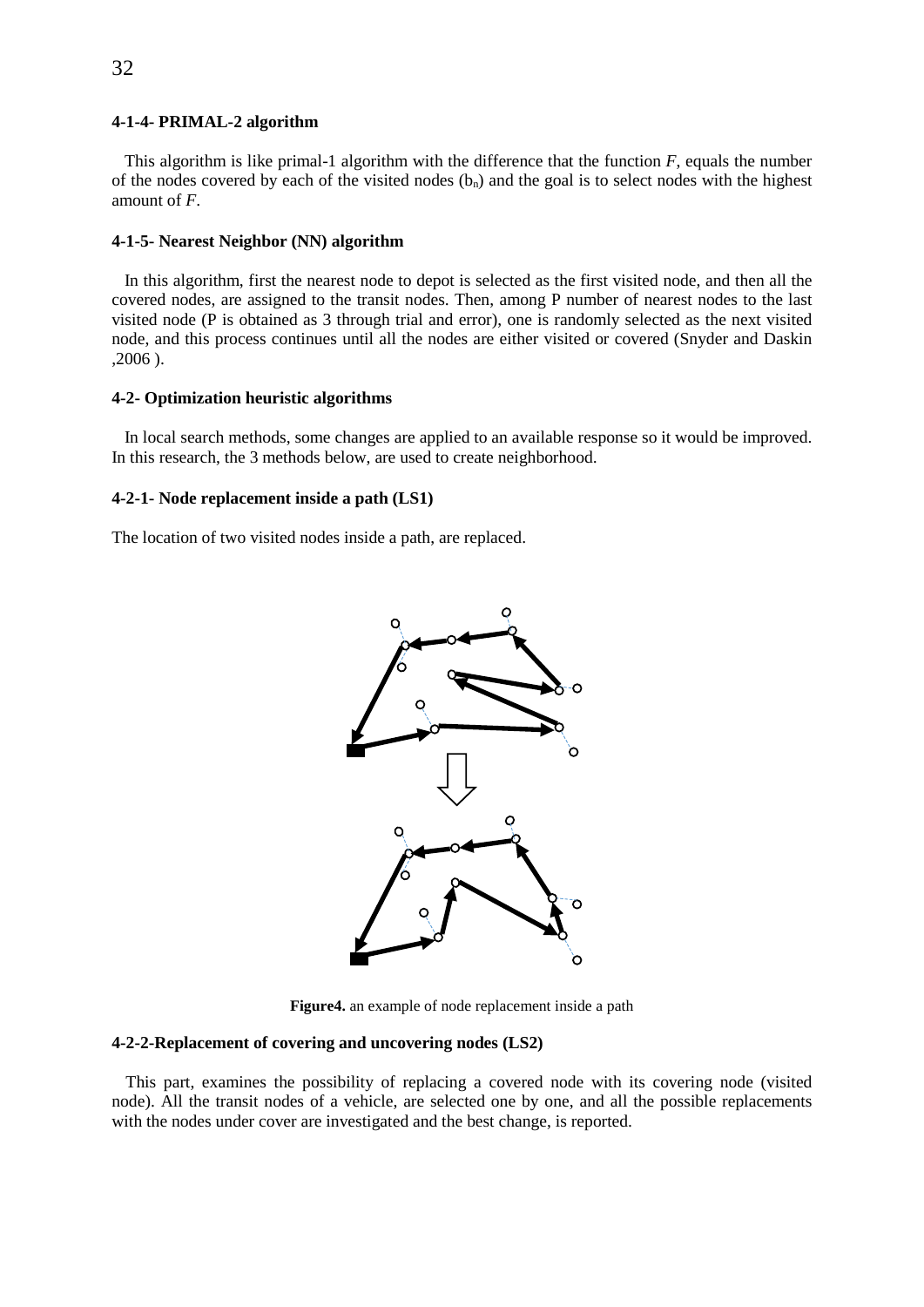#### **4-2-3-2-OPT algorithm (LS3) (**Croes, 1958)

 In this algorithm, if the number of transit nodes equals n, by selecting the two nodes of i and j among n transit nodes, path changing, is done like in figure 5.



**Figure 5.**A sample of 2-OPT

## **5- Numerical results**

 In this section, first the performance of the proposed heuristics are investigated in small scale, and the results are compared with accurate responses. In the second section, the performance of the proposed algorithms are examined and in the final section, the effect of the local search methods on the performance of the proposed algorithms are investigated.

### **5-1- The results in small scale examples**

 In the first stage, to compare the performance of the proposed heuristic methods, 5 sample problems in small scale and 10 sample problems in large scale, are considered. In small scale, the optimal response of the problems was obtained using the Gomez software with 3600s time limit. It should be noted that each of the heuristics for each problem, was repeated 10 times, and the mean results are given in table 1 and 2. In these tables, the first column shows the problem number and |V| shows the number of visited nodes. |W| shows the number of the nodes that should be covered. M shows the mean of the objective function of each problem, and R, shows the change percentage between the responses created in 10 repetitions based on equation 11. Also, GAP, shows the error percentage of the algorithm and is obtained from the equation below. In equation (12),  $Z_{\text{max}}$  and  $Z_{\text{min}}$  are the maximum and minimum values of the objective function in 10 repetitions of the algorithm.

$$
R = \frac{Z_{\text{max}} - Z_{\text{min}}}{Z_{\text{max}}}
$$
(11)

$$
GAP = \frac{Z_{LS} - Z_{best}}{Z_{LS}}
$$
 (12)

In equation (11),  $Z_{ls}$  is the best response obtained from the desired heuristic algorithm and  $Z_{best}$  is the best response obtained. Also, T, shows the runtime per seconds.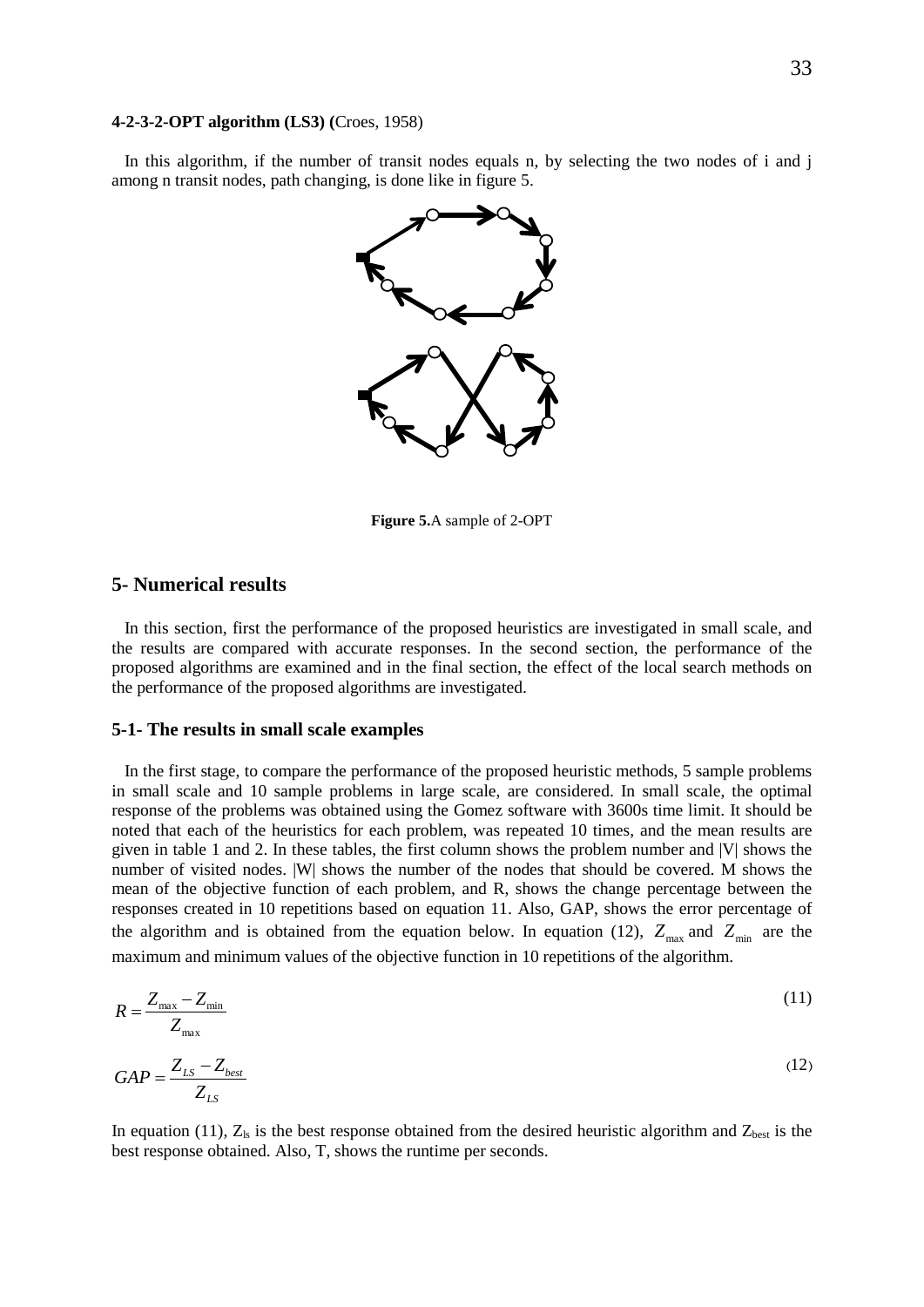|                | V                 |                 | <b>GAMS</b> |                      |   | <b>MDMC</b>    |                  | <b>AGENI</b>                                            |   |                |              |              |  |  |
|----------------|-------------------|-----------------|-------------|----------------------|---|----------------|------------------|---------------------------------------------------------|---|----------------|--------------|--------------|--|--|
|                |                   | W               | М           | T                    | M |                | R GAP T          |                                                         | M |                | R GAP        | $\mathbf{T}$ |  |  |
|                |                   | P1 5 5          |             | 17.9 5.1 17.9        |   | $\overline{0}$ |                  | $0 \le 0.01$ 17.9                                       |   | $\overline{0}$ | $\mathbf{0}$ | < 0.01       |  |  |
| P2             |                   |                 |             | 5 10 16.4 7.7 16.4 0 |   |                |                  | $0 \quad <0.01 \quad 16.4$                              |   | $\overline{0}$ | $\Omega$     | < 0.01       |  |  |
| P <sub>3</sub> |                   |                 |             |                      |   |                |                  | 10 10 21.3 69.1 23.9 0.01 12.2 0.02 23.8 0.03 11.7 0.02 |   |                |              |              |  |  |
| P4             | -10-              |                 |             |                      |   |                |                  | 20 29.4 143 31.1 0.03 5.78 0.02 31.8 0.01 8.16 0.03     |   |                |              |              |  |  |
|                | P <sub>5</sub> 20 | $\overline{10}$ |             |                      |   |                |                  | 48.7 3600 52.3 0.06 7.39 0.03 52.7 0.04 8.21            |   |                |              | 0.03         |  |  |
|                | <b>AVERAGE</b>    |                 | $\sim 100$  | 765                  |   |                | $-0.02$ 5.1 0.02 |                                                         |   | $-0.02$        | 5.6          | 0.02         |  |  |

**Table1.** The summary of the results obtained from solving 5 problems in small scale by the accurate method and the proposed algorithms

**Table 2.**The summary of the results obtained from solving 5 problems in small scales by the PRIMAL1, PRIMAL2 and NN algorithms.

|                |                |      | <b>PRIMAL1</b> |          |          |                                                   |   | <b>PRIMAL2</b>          |             |                                               | <b>NN</b>  |                         |          |              |  |
|----------------|----------------|------|----------------|----------|----------|---------------------------------------------------|---|-------------------------|-------------|-----------------------------------------------|------------|-------------------------|----------|--------------|--|
|                | V              | W    | M              |          | R GAP    | T                                                 | M |                         | R GAP       | $\mathbf{T}$                                  | M          |                         | R GAP    | $\mathbf{T}$ |  |
| <b>P1</b>      | $\overline{5}$ | 5    | 17.9           | $\theta$ | $\theta$ | $< 0.01$ 17.9                                     |   | $\hspace{0.6cm}0$       |             | 0 $< 0.01$ 17.9                               |            | $\overline{\mathbf{0}}$ | $\theta$ | < 0.01       |  |
| <b>P2</b>      | $\sim$         | 10   | -16.4          | $\theta$ |          | 0 $< 0.01$ 16.4                                   |   | $\overline{\mathbf{0}}$ |             | $0 \le 0.01$ 16.4                             |            | $\overline{0}$          | $\Omega$ | < 0.01       |  |
| P <sub>3</sub> | - 10 -         | - 10 | 25.1           |          |          | 0 17.8 $< 0.01$ 24.8                              |   |                         |             | 0 16.4 $\leq 0.01$ 23.8 0.01 11.7 $\leq 0.01$ |            |                         |          |              |  |
| P4             | - 10           | 20   |                |          |          | 35.8 0.01 21.8 0.02 38.6 0.03 31.3 0.02 38.1 0.08 |   |                         |             |                                               |            |                         | 29.6     | 0.02         |  |
| <b>P5</b>      | 20             | 10   | 59.4 0.02      |          |          | 22 0.03 59.4 0.05                                 |   |                         |             | 22 0.03 56.4 0.05 15.8                        |            |                         |          | 0.02         |  |
| <b>AVERAGE</b> |                |      | ٠              | 0.01     | 12.3     | 0.01                                              |   | $-0.02$                 | <b>13.9</b> | 0.01                                          | $\sim 100$ | 0.03                    | 11.4     | 0.01         |  |

 As it is clear from the results, the proposed algorithms with the mean errors of 5.1% and 5.6%, showed a better performance compared to the existing algorithms. Also, all the heuristic algorithms in 2 of the problems out of the 5 problems, resulted in the optimal response. In view of CPU time, all algorithms have good performance with average time smaller than 0.02 second.

## **5-2- The results in large scale examples**

 To compare the performance of proposed methods in large scale problems, 10 problems are considered. In tables 3 and 4, the summary of the results from running different heuristic methods are shown.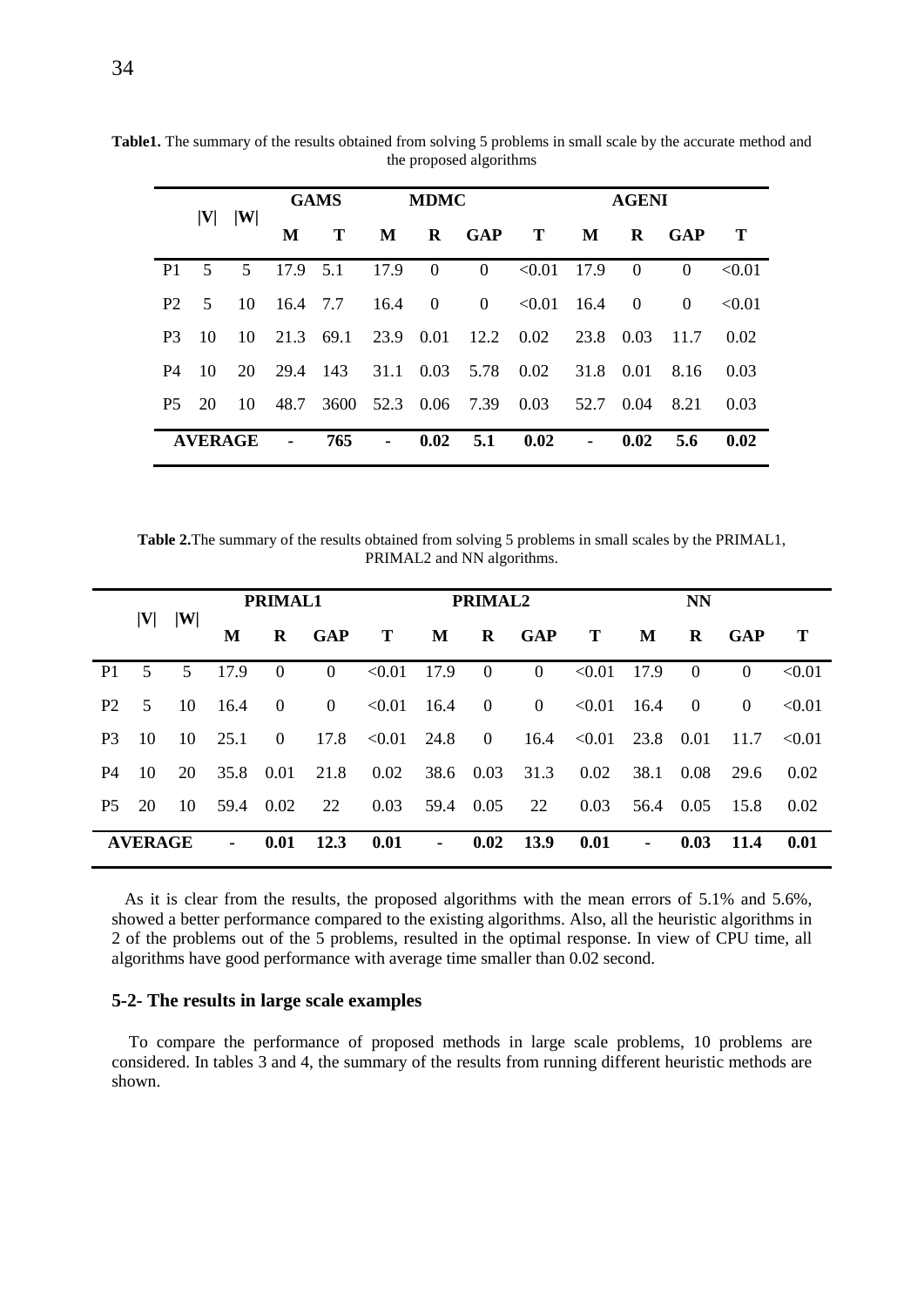|                 |     |                |                |             | <b>MDMC</b> |                  |                |         | <b>AGENI</b> |                  |
|-----------------|-----|----------------|----------------|-------------|-------------|------------------|----------------|---------|--------------|------------------|
|                 | V   | $ \mathbf{W} $ | M              | $\mathbf R$ | T           | <b>GAP</b>       | M              | $\bf R$ | T            | <b>GAP</b>       |
| P <sub>6</sub>  | 20  | 20             | 59.7           | 0.04        | 0.04        | $\boldsymbol{0}$ | 61.1           | 0.05    | 0.06         | 2.35             |
| P7              | 20  | 40             | 61.4           | 0.03        | 0.11        | $\boldsymbol{0}$ | 63.8           | 0.9     | 0.08         | 3.91             |
| P <sub>8</sub>  | 50  | 50             | 97.1           | 0.09        | 0.27        | 1.89             | 95.3           | 0.16    | 0.31         | $\boldsymbol{0}$ |
| P <sub>9</sub>  | 50  | 100            | 128.5          | 0.18        | 0.52        | $\boldsymbol{0}$ | 134.7          | 0.27    | 0.47         | 4.82             |
| P10             | 100 | 100            | 161.8          | 0.29        | 1.03        | 1.44             | 159.5          | 0.34    | 0.99         | $\boldsymbol{0}$ |
| P11             | 100 | 200            | 296.3          | 0.18        | 1.60        | $\overline{4}$   | 284.9          | 0.41    | 1.57         | $\boldsymbol{0}$ |
| P12             | 150 | 150            | 341.1          | 0.49        | 2.41        | 1.16             | 337.2          | 0.58    | 2.64         | $\boldsymbol{0}$ |
| P13             | 150 | 300            | 388.5          | 0.74        | 3.11        | 2.4              | 379.4          | 0.98    | 3.95         | $\boldsymbol{0}$ |
| P <sub>14</sub> | 200 | 200            | 497.4          | 0.91        | 3.54        | 5.69             | 470.6          | 1.02    | 5.16         | $\boldsymbol{0}$ |
| P15             | 200 | 400            | 564.2          | 1.04        | 5.01        | 2.99             | 547.8          | 1.09    | 6.28         | $\boldsymbol{0}$ |
| P <sub>6</sub>  | 20  | 20             | 59.7           | 0.04        | 5.44        | $\boldsymbol{0}$ | 61.1           | 0.05    | 7.19         | 2.35             |
| P7              | 20  | 40             | 61.4           | 0.03        | 5.71        | $\boldsymbol{0}$ | 63.8           | 0.9     | 7.59         | 3.91             |
| P <sub>8</sub>  | 50  | 50             | 97.1           | 0.09        | 6.24        | 1.89             | 95.3           | 0.16    | 8.33         | $\boldsymbol{0}$ |
| P <sub>9</sub>  | 50  | 100            | 128.5          | 0.18        | 6.81        | $\boldsymbol{0}$ | 134.7          | 0.27    | 8.71         | 4.82             |
| P10             | 100 | 100            | 161.8          | 0.29        | 7.98        | 1.44             | 159.5          | 0.34    | 9.42         | $\mathbf{0}$     |
| P11             | 100 | 200            | 296.3          | 0.18        | 8.10        | $\overline{4}$   | 284.9          | 0.41    | 9.95         | $\boldsymbol{0}$ |
| P12             | 150 | 150            | 341.1          | 0.49        | 9.86        | 1.16             | 337.2          | 0.58    | 10.37        | $\boldsymbol{0}$ |
| P13             | 150 | 300            | 388.5          | 0.74        | 10.29       | 2.4              | 379.4          | 0.98    | 11.13        | $\boldsymbol{0}$ |
| P <sub>14</sub> | 200 | 200            | 497.4          | 0.91        | 11.47       | 5.69             | 470.6          | 1.02    | 12.32        | $\boldsymbol{0}$ |
| P15             | 200 | 400            | 564.2          | 1.04        | 12.04       | 2.99             | 547.8          | 1.09    | 12.71        | $\boldsymbol{0}$ |
| <b>AVERAGE</b>  |     |                | $\blacksquare$ | 0.4         | 5.79        | $\overline{2}$   | $\blacksquare$ | 0.58    | 5.96         | 1.1              |

**Table3.** The summary of the results from running two proposed heuristic methods in large scale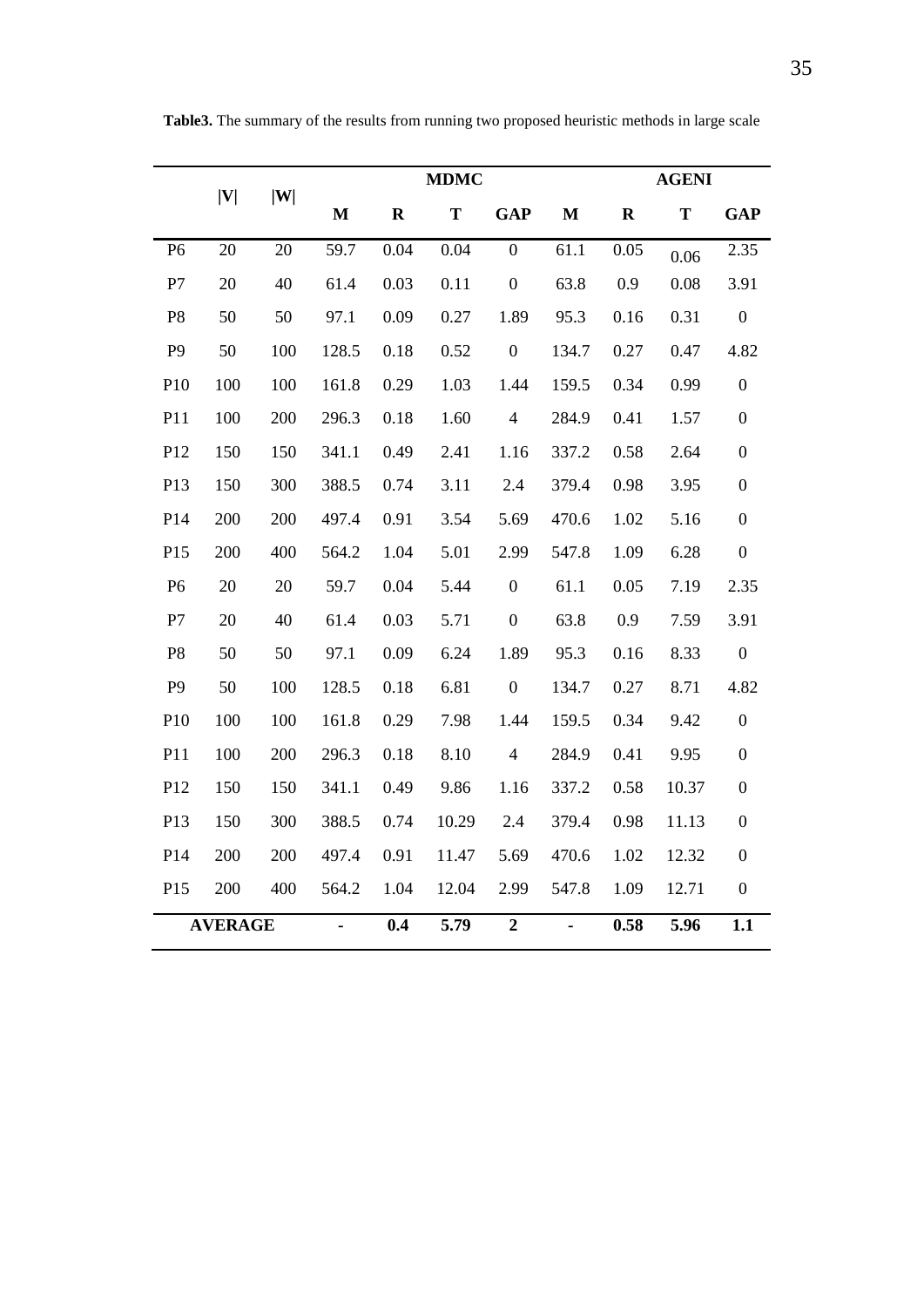|                |                |     |                |             | PRIMAL1 |            |       |             | PRIMAL2     |            |             |             | NN    |            |  |  |
|----------------|----------------|-----|----------------|-------------|---------|------------|-------|-------------|-------------|------------|-------------|-------------|-------|------------|--|--|
|                | V              | W   | $\mathbf{M}$   | $\mathbf R$ | T       | <b>GAP</b> | M     | $\mathbf R$ | $\mathbf T$ | <b>GAP</b> | $\mathbf M$ | $\mathbf R$ | T     | <b>GAP</b> |  |  |
| <b>P6</b>      | 20             | 20  | 63.2           | 0.03        | 0.02    | 5.86       | 65.4  | 0.02        | 0.02        | 9.55       | 63.4        | 0.04        | 0.02  | 6.2        |  |  |
| P7             | 20             | 40  | 64.1           | 0.05        | 0.04    | 4.4        | 64.1  | 0.05        | 0.05        | 4.4        | 64.1        | 0.06        | 0.05  | 4.4        |  |  |
| P <sub>8</sub> | 50             | 50  | 99.8           | 0.08        | 0.1     | 4.72       | 98.6  | 0.08        | 0.97        | 3.46       | 103.7       | 0.05        | 0.07  | 8.81       |  |  |
| P <sub>9</sub> | 50             | 100 | 138.6          | 0.09        | 0.28    | 7.86       | 141.2 | 0.06        | 0.23        | 9.88       | 142.6       | 0.19        | 0.19  | 11         |  |  |
| P10            | 100            | 100 | 168.7          | 0.14        | 0.79    | 5.77       | 172.4 | 0.18        | 0.62        | 8.09       | 169.5       | 0.18        | 0.53  | 6.27       |  |  |
| P11            | 100            | 200 | 314.5          | 0.39        | 0.91    | 10.4       | 310.8 | 0.34        | 0.88        | 9.09       | 325.7       | 0.26        | 0.96  | 14.3       |  |  |
| P12            | 150            | 150 | 371.9          | 0.43        | 1.24    | 10.3       | 379.9 | 0.51        | 1.19        | 12.7       | 379.9       | 0.48        | 1.24  | 12.7       |  |  |
| P13            | 150            | 300 | 421.5          | 0.77        | 1.35    | 11.1       | 434.4 | 0.64        | 1.42        | 14.5       | 456.1       | 0.53        | 1.96  | 20.2       |  |  |
| P14            | 200            | 200 | 521.9          | 0.56        | 2.11    | 10.9       | 537.3 | 0.67        | 1.76        | 14.2       | 530.9       | 0.73        | 2.16  | 12.8       |  |  |
| P15            | 200            | 400 | 628.6          | 0.83        | 2.41    | 14.8       | 671.9 | 0.91        | 2.31        | 22.7       | 690.2       | 1.07        | 2.75  | 26         |  |  |
| <b>P6</b>      | 20             | 20  | 63.2           | 0.03        | 3.72    | 5.86       | 65.4  | 0.02        | 3.55        | 9.55       | 63.4        | 0.04        | 3.42  | 6.2        |  |  |
| P7             | 20             | 40  | 64.1           | 0.05        | 4.08    | 4.4        | 64.1  | 0.05        | 4.72        | 4.4        | 64.1        | 0.06        | 4.25  | 4.4        |  |  |
| P <sub>8</sub> | 50             | 50  | 99.8           | 0.08        | 4.51    | 4.72       | 98.6  | 0.08        | 4.39        | 3.46       | 103.7       | 0.05        | 5.16  | 8.81       |  |  |
| P <sub>9</sub> | 50             | 100 | 138.6          | 0.09        | 5.42    | 7.86       | 141.2 | 0.06        | 5.2         | 9.88       | 142.6       | 0.19        | 5.72  | 11         |  |  |
| P10            | 100            | 100 | 168.7          | 0.14        | 6.92    | 5.77       | 172.4 | 0.18        | 5.73        | 8.09       | 169.5       | 0.18        | 6.27  | 6.27       |  |  |
| P11            | 100            | 200 | 314.5          | 0.39        | 7.22    | 10.4       | 310.8 | 0.34        | 7.99        | 9.09       | 325.7       | 0.26        | 6.94  | 14.3       |  |  |
| P12            | 150            | 150 | 371.9          | 0.43        | 9.42    | 10.3       | 379.9 | 0.51        | 8.64        | 12.7       | 379.9       | 0.48        | 8.24  | 12.7       |  |  |
| P13            | 150            | 300 | 421.5          | 0.77        | 10.07   | 11.1       | 434.4 | 0.64        | 9.23        | 14.5       | 456.1       | 0.53        | 9.07  | 20.2       |  |  |
| P14            | 200            | 200 | 521.9          | 0.56        | 11.19   | 10.9       | 537.3 | 0.67        | 11.47       | 14.2       | 530.9       | 0.73        | 10.73 | 12.8       |  |  |
| P15            | 200            | 400 | 628.6          | 0.83        | 11.98   | 14.8       | 671.9 | 0.91        | 12.35       | 22.7       | 690.2       | 1.07        | 11.17 | 26         |  |  |
|                | <b>AVERAGE</b> |     | $\blacksquare$ | 0.34        | 4.18    | 8.6        | L.    | 0.35        | 3.75        | 10.08      | ä,          | 0.36        | 4.04  | 12.3       |  |  |

**Table4.**The summary of the results from running two proposed heuristic algorithms in large scale

 As is clear from table 3 and 4, the performance of the proposed heuristic algorithms, is better than the existing heuristic algorithms in large scale. The error rates of the proposed algorithms are 2 and 1.1%, respectively and on the opposite, the error rates of the existing algorithms, are 8.6, 10.8 and 12.3%.in view of solution time all algorithms have good performance with average time smaller than 6 seconds but the average solution time of proposed algorithms are about 6 seconds that is slightly larger than that from existing heuristic algorithms in the literature with average time about 4 second.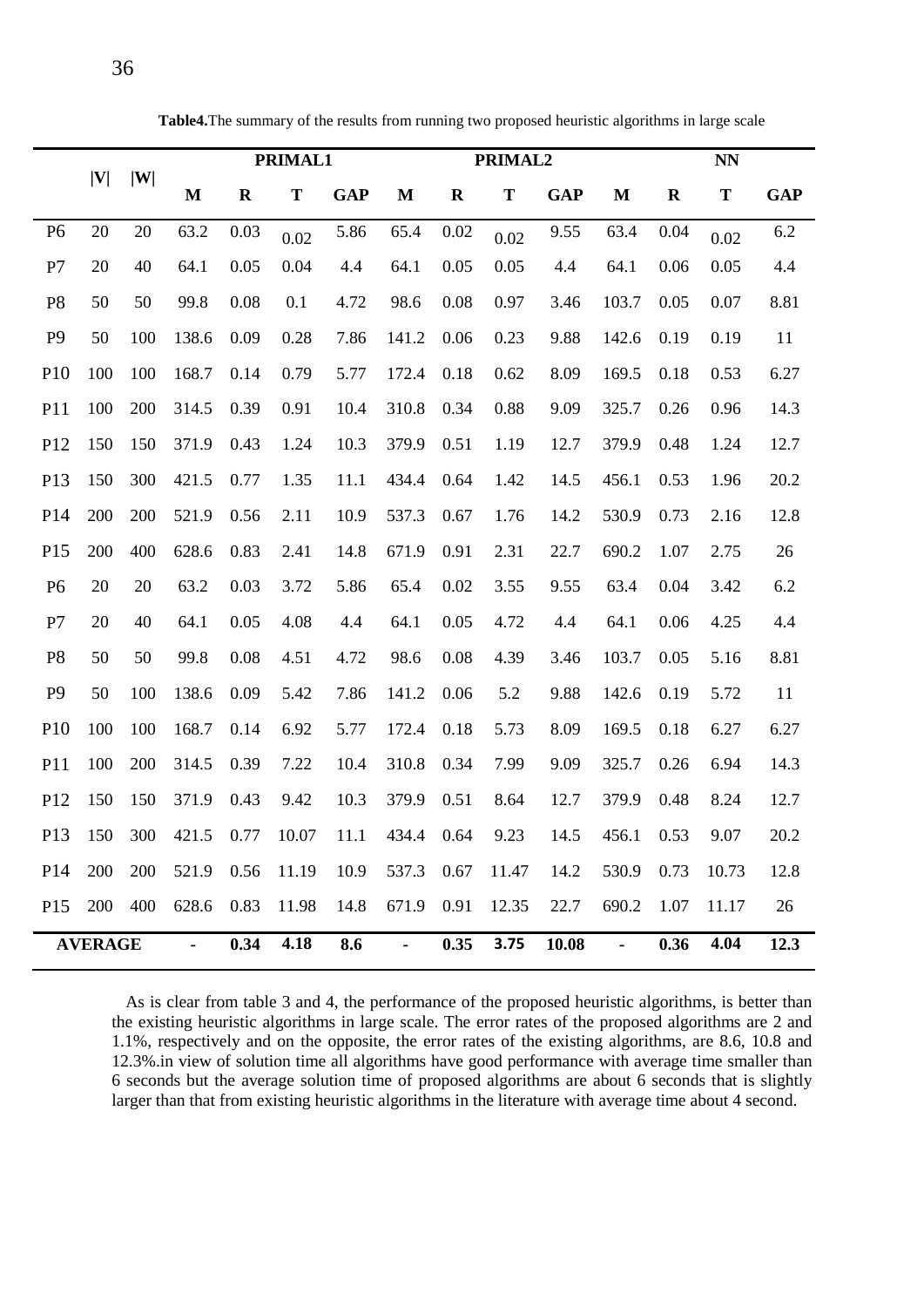## **5-3- Investigation of the effect of local searches on the proposed algorithms' performance**

 In order to investigate the effect of the combination of the local search methods on the algorithms of AGENI and MDMC, they are combined with each of the three local search methods, and implemented on the sample problems. Each of these local search methods is repeated until no further optimization resulted in the response.

 In table 5, the results from the combination of the MDMC heuristic algorithm with local search methods in small scales, are shown. In this table, LS1, is the replacement method of the nodes inside a path, LS2 is the replacement of covering and uncovering nodes, and LS3, is the 2-OPT method. It's noteworthy to say that the information related to the problems, are given in tables 1 and 2.

|                | <b>GAMS</b>    |       | <b>MDMC+LS1</b> |          |       |          |      |          | <b>MDMC+LS2</b> |          | <b>MDMC+LS3</b> |          |       |          |
|----------------|----------------|-------|-----------------|----------|-------|----------|------|----------|-----------------|----------|-----------------|----------|-------|----------|
|                | M              |       | M               | R        | T     | GAP      | M    | R        | Т               | GAP      | M               | R        | Т     | GAP      |
| P1             | 179            | 5.1   | 179             | $\theta$ | 0.01  | $\theta$ | 17.9 | $\theta$ | 0.01            | $\theta$ | 179             | $\Omega$ | 0.01  | $\theta$ |
| P <sub>2</sub> | 16.4           | 7.7   | 16.4            | $\theta$ | 0.19  | $\theta$ | 16.4 | $\Omega$ | 0.29            | $\Omega$ | 16.4            | $\Omega$ | 0.29  | $\Omega$ |
| P <sub>3</sub> | 21.3           | 69.1  | 22.1            | 0.01     | 0.73  | 3.76     | 22.1 | 0.01     | 0.84            | 3.76     | 21.9            | 0.01     | 0.9   | 2.82     |
| P4             | 29.4           | 142.5 | 31.1            | 0.03     | 1.4   | 5.78     | 31.1 | 0.03     | 1.34            | 5.78     | 31.1            | 0.03     | -1.49 | 5.78     |
| <b>P5</b>      | 48.7           | 3600  | 50.7            | 0.06     | 2.2   | 4.11     | 49.8 | 0.06     | 2.51            | 2.26     | 51.1            | 0.06     | 2.31  | 4.93     |
|                | <b>AVERAGE</b> | 764.9 | ۰.              | 0.02     | 0.906 | 2.7      | ۰    | 0.02     | 0.998           | 2/4      | ۰               | 0.02     |       | 2.7      |

**Table5.**The results from combining the MDMC method with the local search method in small scales

 As shown in table 5, the combination of the MDMC method with local search methods, causes a 2.5 per cent error rate reduction from 5% to 2.5%. The highest error has occurred at about 5.87% in the p4 problem. Among the local search methods, the replacement of the covering and uncovering nodes has had the best performance with the mean error rate of 2.4% in problems in small scales. The results from the combination of the AGENI algorithm and local searches are shown in table 6.

**Table6.**The results from combing the AGENI method with the local search method in small scales.

|                | <b>GAMS</b>    |       |      | <b>AGENI+LS1</b> |       |          |      | <b>AGENI+LS2</b> |       | <b>AGENI+LS3</b> |      |                  |      |          |
|----------------|----------------|-------|------|------------------|-------|----------|------|------------------|-------|------------------|------|------------------|------|----------|
|                | M              |       | M    | R                | Т     | GAP      | M    | R                | Т     | GAP              | M    | R                |      | GAP      |
| P <sub>1</sub> | 17.9           | 5.1   | 17.9 | $\Omega$         | 0.01  | 0        | 17/9 | $\Omega$         | 0.01  | $\Omega$         | 17.9 | $\left( \right)$ | 0.01 | $\theta$ |
| P <sub>2</sub> | 16.4           | 7.7   | 16.4 | $\theta$         | 0.37  | $\Omega$ | 16/4 | $\theta$         | 0.29  | $\theta$         | 16.4 | $\Omega$         | 0.29 | $\theta$ |
| P <sub>3</sub> | 21.3           | 69.1  | 22.1 | 0.03             | 0.84  | 3.76     | 21 1 | 0.03             | 0.86  | 0.94             | 21.9 | 0/03             | 0.9  | 2.82     |
| P4             | 29.4           | 142.5 | 31.1 | 0.01             | 1.28  | 5.78     | 31.1 | 0.01             | 1.49  | 5.78             | 31.1 | 0/01             | 1.49 | 5.78     |
| <b>P5</b>      | 48.7           | 3600  | 50.2 | 0.04             | 2.48  | 3.08     | 51.3 | 0.04             | 2.68  | 5.34             | 50.2 | 0/04             | 2.51 | 3.08     |
|                | <b>AVERAGE</b> | 764.9 | ۰.   | 0.02             | 0.996 | 2.5      | ٠    | 0.02             | 1.066 | 2.4              | ۰.   | 0.02             | 1.04 | 2.3      |

 As shown in table 6, the combination of the AGENI method with the 2-OPT local search method, has had the best performance in small scale problems and has offered 2.3% error. In this part, the combination with the covering and uncovering nodes replacement method is in the second place with little distance with the combination with 2-opt method.

 At the end, for a more accurate examination of combined algorithms, these algorithms are implemented on 10 problems produced in large scales. The results are given in table 7.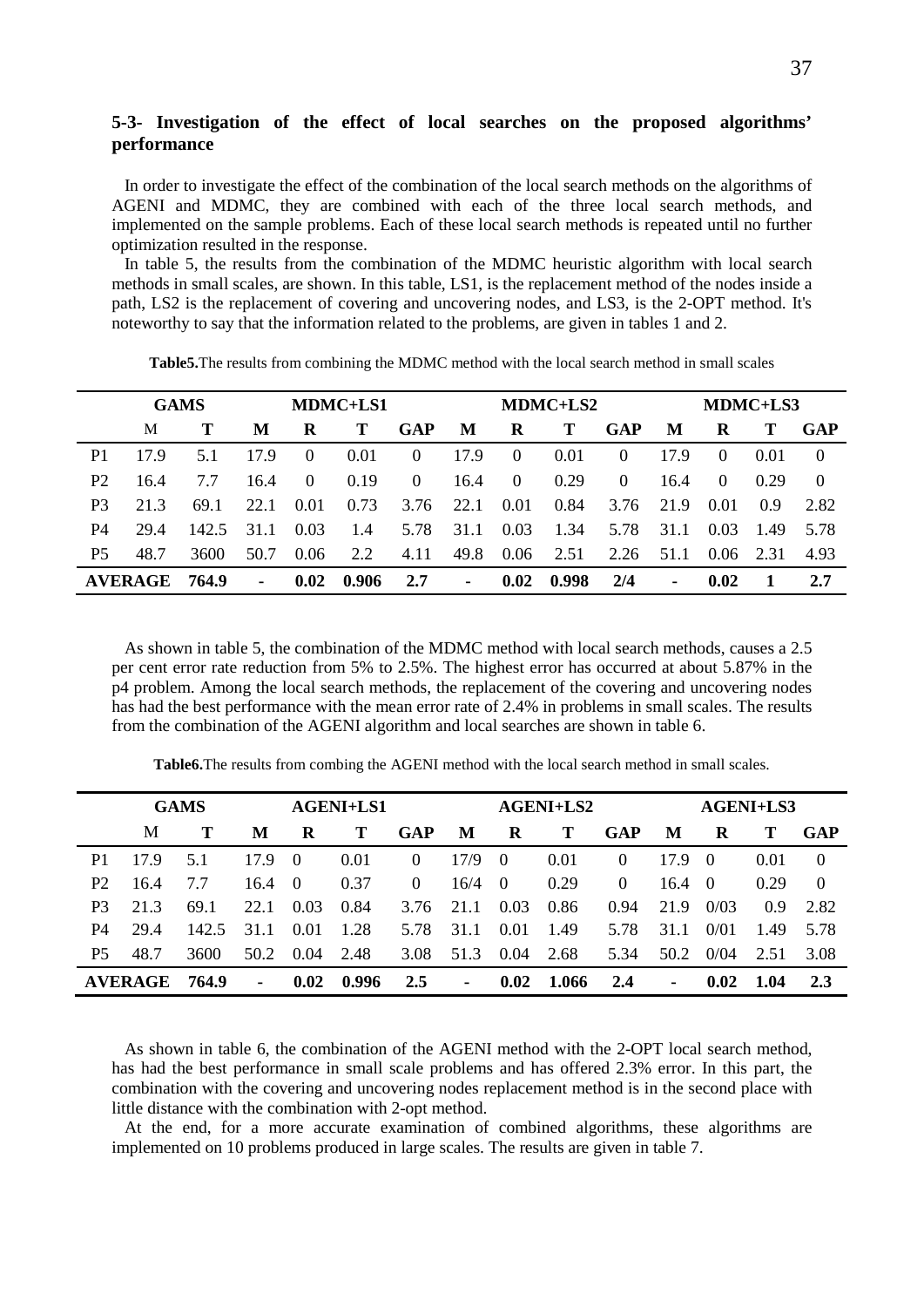| <b>METHODS</b> |              | 6P                | 7P               | <b>8P</b>        | <b>9P</b>        | 10P              | 11P              | 12P              | 13P              | 14P              | 15P              | Average |
|----------------|--------------|-------------------|------------------|------------------|------------------|------------------|------------------|------------------|------------------|------------------|------------------|---------|
|                | M            | $\overline{55.7}$ | 60.2             | 89.4             | 100.7            | 155.3            | 273.4            | 307.9            | 334.9            | 405.2            | 491.9            |         |
| MDMC+LS1       | $\mathbf R$  | 0.03              | 0.09             | 0.08             | 0.16             | 0.2              | 0.39             | 0.24             | 0.31             | 0.42             | 0.59             | 0.251   |
|                | T            | 2.4               | 3.9              | 5.2              | 7.1              | 10.4             | 9.6              | 13.4             | 15.2             | 16.8             | 17.1             | 10.11   |
|                | GAP          | 6.5               | 3.26             | 2.64             | 5.56             | 3.19             | 3.44             | 2.02             | 5.61             | 2.12             | 2.08             | 3.642   |
|                | $\mathbf{M}$ | 55.7              | 59.8             | 90.1             | 95.4             | 158.3            | 264.3            | 305.1            | 320.5            | 412.9            | 497.4            |         |
|                | $\mathbf R$  | 0.03              | 0.02             | 0.09             | 0.19             | 0.21             | 0.27             | 0.31             | 0.39             | 0.4              | 0.47             | 0.238   |
| MDMC+LS2       | $\mathbf T$  | 3.1               | 5.2              | 6.8              | 9.4              | 12.3             | 15.2             | 17.1             | 18.5             | 20.7             | 24.9             | 13.32   |
|                | <b>GAP</b>   | 6.5               | 2.57             | 3.44             | $\boldsymbol{0}$ | 5.18             | $\boldsymbol{0}$ | 1.09             | 1.07             | 4.06             | 3.22             | 2.713   |
|                | M            | 52.3              | 60.9             | 89.9             | 100.7            | 156.4            | 270.2            | 301.8            | 320.4            | 407.5            | 496.3            |         |
|                | $\mathbf R$  | 0/02              | 0.07             | 0.09             | 0/16             | 0.27             | 0.34             | 0.31             | 0.44             | 0.49             | 0.59             | 0.278   |
| MDMC+LS3       | T            | 2/9               | 4.7              | 5.9              | 8/6              | 11.1             | 14.3             | 16.5             | 17.9             | 19.9             | 22.1             | 12.39   |
|                | <b>GAP</b>   | $\boldsymbol{0}$  | 4.46             | 3.21             | 5.56             | 3.92             | 2.23             | $\boldsymbol{0}$ | 1.04             | 2.7              | 2.99             | 2.611   |
|                | $\mathbf{M}$ | 53.1              | 60.2             | 90.1             | 104.7            | 155.6            | 273.4            | 305.1            | 317.1            | 412.9            | 481.9            |         |
|                | $\mathbf R$  | 0.04              | 0.06             | 0.11             | 0.25             | 0.19             | 0.29             | 0.37             | 0.49             | 0.61             | 0.52             | 0.293   |
| AGENI+LS1      | T            | 2.9               | 3.5              | 6.4              | 7.2              | 9/4              | 12.3             | 14.6             | 17.2             | 18.1             | 19.4             | 11.1    |
|                | <b>GAP</b>   | 1.53              | 3.26             | 3.44             | 9.75             | 3.39             | 3.44             | 1.09             | $\mathbf{0}$     | 4.06             | $\boldsymbol{0}$ | 2.996   |
|                | M            | 55.7              | 58.3             | 88.3             | 99.3             | 151.7            | 264.3            | 305.1            | 319.5            | 396.8            | 483.1            |         |
| AGENI+LS2      | $\mathbf R$  | 0.03              | 0.07             | 0.17             | 0.18             | 0.29             | 0.39             | 0.46             | 0.39             | 0.47             | 0.55             | 0.3     |
|                | T            | 2.8               | 4.1              | 7.5              | 9.6              | 12.8             | 15.9             | 18.3             | 20.9             | 22.4             | 25.6             | 13.99   |
|                | GAP          | 6.5               | $\boldsymbol{0}$ | 1.38             | 4.09             | 0.8              | $\boldsymbol{0}$ | 1.09             | 0.76             | $\boldsymbol{0}$ | 0.25             | 1.487   |
|                | $\mathbf M$  | 55.7              | 60.9             | 87.1             | 100.7            | 150.5            | 269.1            | 305.1            | 317.1            | 407.5            | 491.9            |         |
| AGENI+LS3      | $\mathbf R$  | 0.04              | 0.09             | 0.26             | 0.24             | 0.31             | 0.44             | 0.31             | 0.35             | 0.47             | 0.51             | 0.302   |
|                | T            | 2.6               | 3.9              | 7.1              | 8.5              | 11.3             | 15.2             | 16.9             | 19.3             | 21/5             | 24.9             | 13.12   |
|                | GAP          | 6.5               | 4.46             | $\boldsymbol{0}$ | 5.56             | $\boldsymbol{0}$ | 1.82             | 1.09             | $\boldsymbol{0}$ | 2/7              | 2.08             | 2.421   |

**Table7.** The results from combined algorithms on 10 problems with large scales

 As shown in table 7, among the 10 problems, the combined methods based on MDMC in 4 problems, could result the best possible response and the combined methods with AGENI, could, in 6 problems, offer the best possible responses. Also, the produced heuristic algorithms which used LS2, have gained the highest share in finding the best possible response (4 problems out of 10). In figure 6, the mean error, changesmean and meantime to resolve are shown for each of the 6 combined algorithms.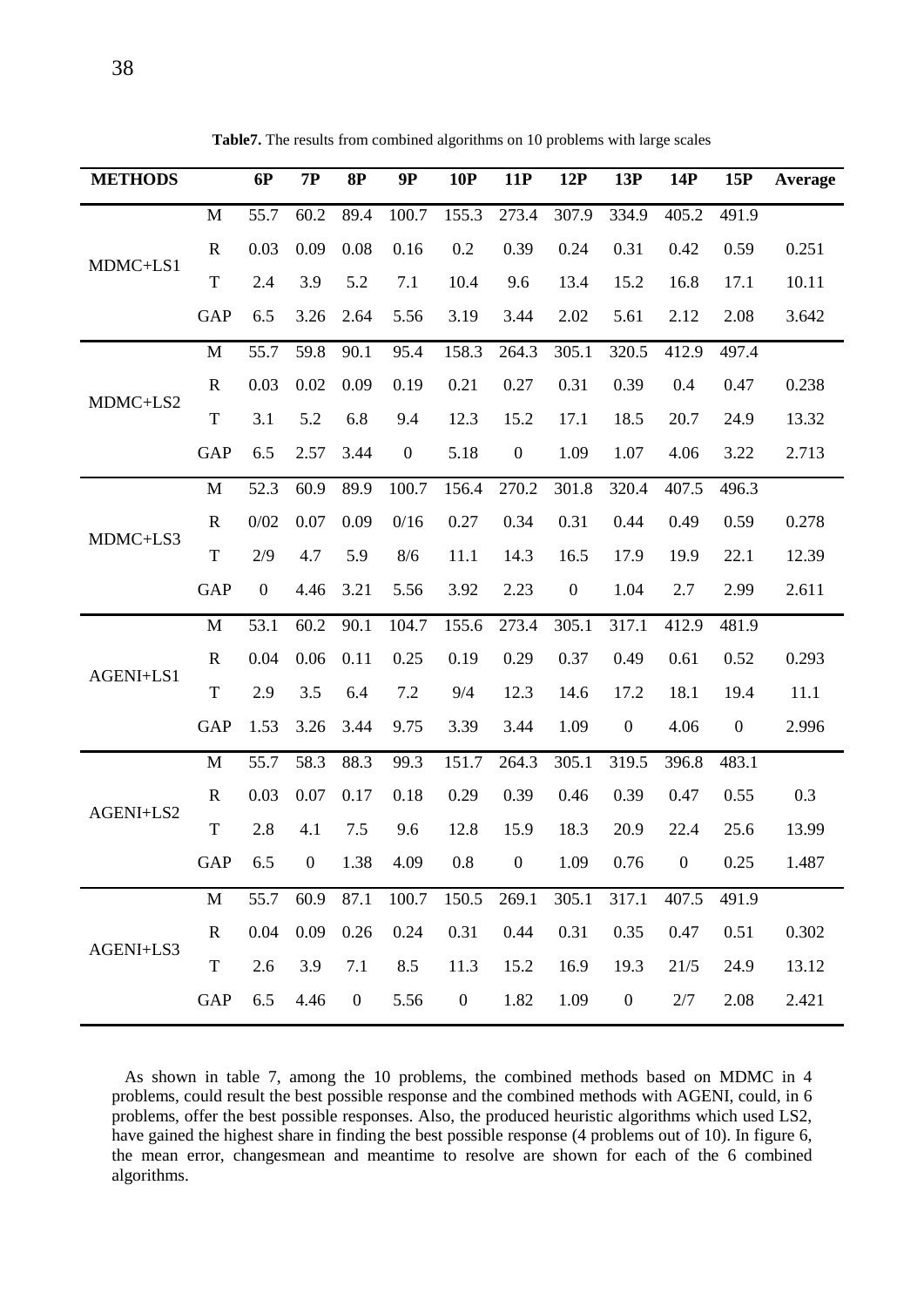

**Figure6.** The error, changes and time to resolve of 6 combined algorithms on 10 problems with large scale

 As it is clear from figure 6, the LS2 local search method, has a higher time to resolve compared to LS1 and LS3, when combined with MDMC or AGENI. Also, the time to resolve of each of the combined methods which used the AGENI response production algorithm, is longer than the combined methods which used MDMC.But the lowest possible error has occurred in the combined algorithms of AGENI with LS2. On the one hand, this combined algorithm has the highest time to resolve. Concerning the changes of response, also, almost all the methods, showed similar changes.

## **6. Conclusion**

 In this research, two new heuristic algorithms were introduced for CTP. In order to investigate the performance of the proposed heuristics in small scale, 5 sample problems were solved with exact method, and the results of them, were compared with the results of the proposed algorithms. In the following, 10 sample large scale problems were solved and the proposed heuristic algorithms were compared with the existing heuristics. In these scales, the mean error rate of the proposed algorithms were 2% and 1.1% respectively, while the error of the existing methods in the literature was about 10%. At the end, in order to investigate the effect of the local search methods on the quality of the response, two of the proposed algorithms were combined with three local search methods and were compared in large and small scales. In small scales, the error for the proposed algorithms deceased from about 5% to 2.5%. In large scales, the mean error rate, had a proper decrease.

### **References**

Arkin E. M. and Hassin R.,(1994)."Approximation algorithms for the geometric covering salesman problem," *Discrete Applied Mathematics,* vol. 55, pp. 197-218.

Croes G.,(1958). "A method for solving traveling-salesman problems," *Operations Research,* vol. 6, pp. 791-812.

Current J. R. and Schilling D. A.,(1989). "The covering salesman problem," *Transportation science,*  vol. 23, pp. 208-213.

Current J. R. and Schilling D. A.,(1994). "The median tour and maximal covering tour problems: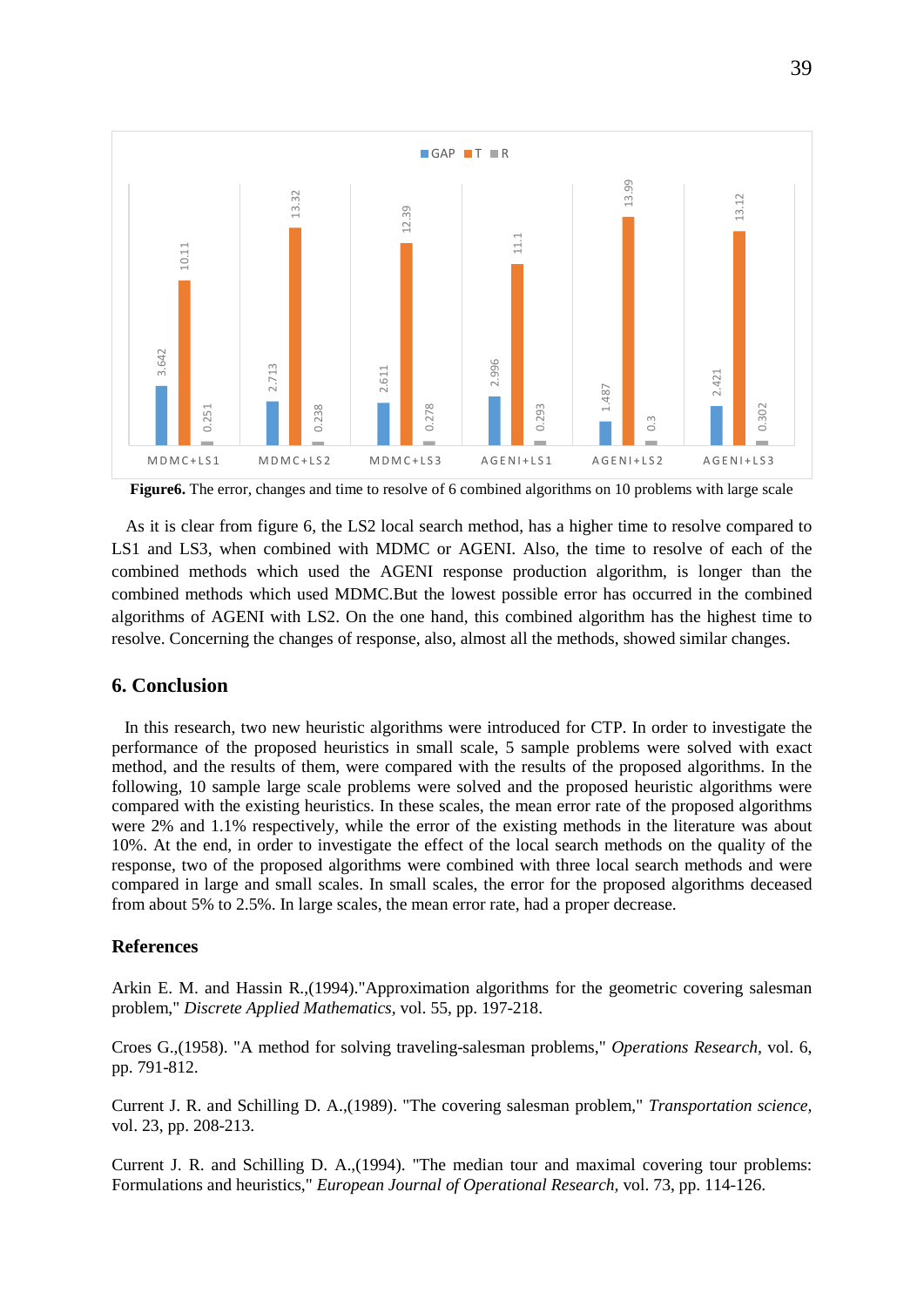Daskin M.,(1995). "Network and discrete location analysis," ed: John Wiley and Sons, New York.

Fischetti M. and Toth P.,(1988). "AN ADDITIVE APPROACH FOR THE OPTIMAL SOLUTION OF THE PRIZE-COLLECTING TRAVELLING SALESMAN PROBLEM. VEHICLE ROUTING: METHODS AND STUDIES. STUDIES IN MANAGEMENT SCIENCE AND SYSTEMS-VOLUME 16," *Publication of: Dalctraf*.

Gendreau M., Hertz A., and Laporte G.,(1992). "New insertion and postoptimization procedures for the traveling salesman problem," *Operations Research,* vol. 40, pp. 1086-1094.

Golden B., Naji-Azimi Z., Raghavan S., Salari M., and Toth P.,(2012). "The generalized covering salesman problem," *INFORMS Journal on Computing,* vol. 24, pp. 534-553.

Hachicha M., John Hodgson M., Laporte G., and Semet F.,(2000). "Heuristics for the multi-vehicle covering tour problem," *Computers & Operations Research,* vol. 27, pp. 29-42.

Hodgson M. J., Laporte G., and Semet F., (1998). "A Covering Tour Model for Planning Mobile Health Care Facilities in SuhumDistrict, Ghama," *Journal of Regional Science,* vol. 38, pp. 621-638.

Labbé M., Laporte G., Martín I. R., and González J. J. S.,(2004). "The ring star problem: Polyhedral analysis and exact algorithm," *Networks,* vol. 43, pp. 177-189.

Jozefowiez N., Semet F., and Talbi E.-G.,(2007). "The bi-objective covering tour problem," *Computers & operations research,* vol. 34, pp. 1929-1942.

Jozefowiez, N. (2014). A branch-and-price algorithm for the multivehicle covering tour problem. *Networks*, *64*(3), 160-168.

Laporte G. and Martello S.,(1990). "The selective travelling salesman problem," *Discrete applied mathematics,* vol. 26, pp. 193-207.

Lin S. and Kernighan B. W.,(1973). "An effective heuristic algorithm for the traveling-salesman problem," *Operations research,* vol. 21, pp. 498-516.

Moreno Pérez J. A., Marcos Moreno-Vega J., and Rodríguez Martín I., (2003). "Variable neighborhood tabu search and its application to the median cycle problem," *European Journal of Operational Research,* vol. 151, pp. 365-378.

Naji-Azimi Z. and Salari M.,(2014). "The time constrained maximal covering salesman problem," *Applied Mathematical Modelling,* vol. 38, pp. 3945-3957.

Salari M., Reihaneh M., and Sabbagh M. S.,(2015). "Combining ant colony optimization algorithm and dynamic programming technique for solving the covering salesman problem," *Computers & Industrial Engineering*.

Nolz P. C., Doerner K. F., Gutjahr W. J., and Hartl R. F.,(2010). "A bi-objective metaheuristic for disaster relief operation planning," in *Advances in multi-objective nature inspired computing*, ed: Springer, pp. 167-187.

Salari M. and Naji-Azimi Z.,(2012). "An integer programming-based local search for the covering salesman problem," *Computers & Operations Research,* vol. 39, pp. 2594-2602.

Schilling D. A., Jayaraman V., and Barkhi R., ( 1993). "A REVIEW OF COVERING PROBLEMS IN FACILITY LOCATION," *Computers & Operations Research.*